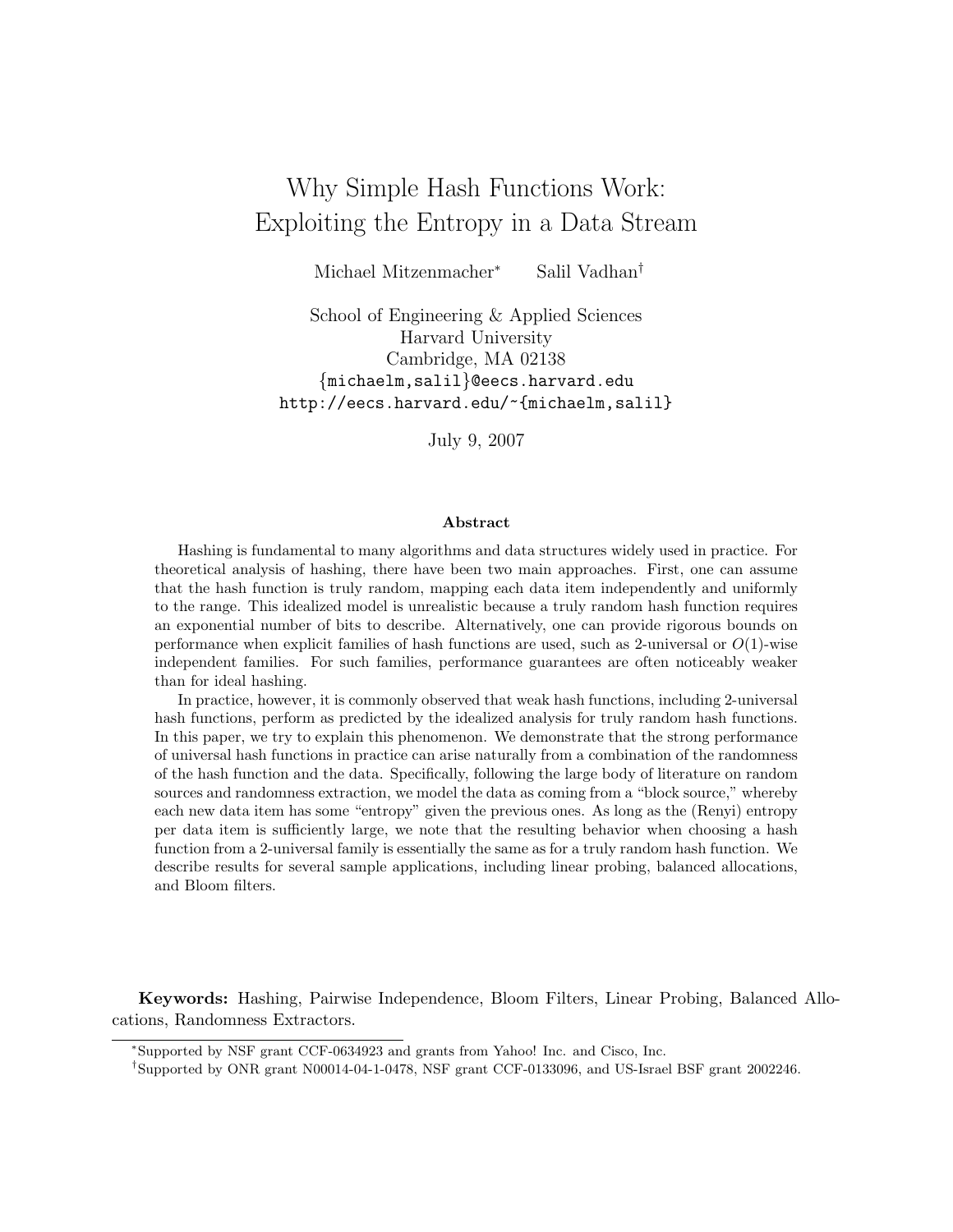# Contents

| $\mathbf{1}$ | Introduction                   | $\bf{2}$       |
|--------------|--------------------------------|----------------|
|              | <b>Preliminaries</b>           | $\overline{4}$ |
| 3            | <b>Hashing Worst-Case Data</b> | 5              |
|              | 3.1                            | -5             |
|              | 3.2                            | -5             |
|              | 3.3                            | -6             |
| 4            | <b>Hashing Block Sources</b>   | 9              |
|              | 4.1                            |                |
|              | 4.2                            |                |
|              | 4.3                            | 12             |
| 5            | Applications                   | 15             |
|              | 5.1                            | -15            |
|              | 5.2                            | -16            |
|              | 5.3                            | 17             |
| 6            | <b>Alternative Approaches</b>  | 18             |
|              | Conclusion                     | 19             |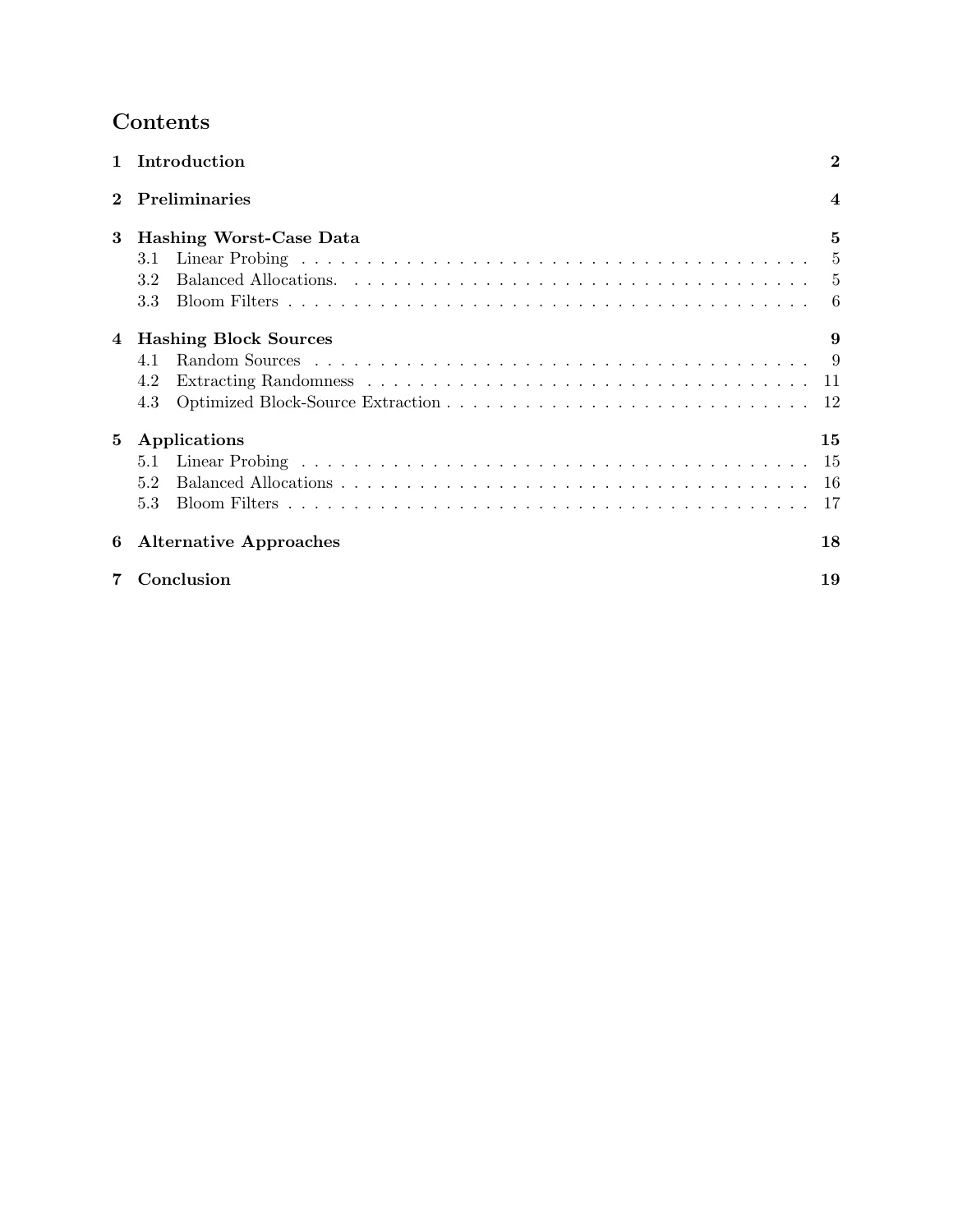## 1 Introduction

Hashing is at the core of many fundamental algorithms and data structures, including all varieties of hash tables [Knu], Bloom filters and their many variants [BM2], summary algorithms for data streams [Mut], and many others. Traditionally, applications of hashing are analyzed as if the hash function is a truly random function (a.k.a. "random oracle") mapping each data item independently and uniformly to the range of the hash function. However, this idealized model is unrealistic, because a truly random function mapping  $\{0,1\}^n$  to  $\{0,1\}^m$  requires an exponential number of bits to describe.

For this reason, a line of theoretical work, starting with the seminal paper of Carter and Wegman [CW] on universal hashing, has sought to provide rigorous bounds on performance when explicit families of hash functions are used, e.g. ones whose description and computational complexity are polynomial in  $n$  and  $m$ . While many beautiful results of this type have been obtained, they are not always as strong as we would like. In some cases, the types of hash functions analyzed can be implemented very efficiently (e.g. universal or  $O(1)$ -wise independent), but the performance guarantees are noticeably weaker than for ideal hashing. (A motivating recent example is the analysis of linear probing under 5-wise independence [PPR].) In other cases, the performance guarantees are (essentially) optimal, but the hash functions are more complex and expensive (e.g. with a super-linear time or space requirement). For example, if at most T items are going to be hashed, then a T-wise independent hash function will have precisely the same behavior as an ideal hash function. But a T-wise independent hash function mapping to  $\{0,1\}^m$  requires at least  $T \cdot m$  bits to represent, which is often too large. For some applications, it has been shown that less independence, such as  $O(\log T)$ -wise independence suffices, e.g. [SS, PR], but such functions are still substantially less efficient than 2-universal hash functions. A series of works [Sie, OP, DW] have improved the time complexity of (almost) T-wise independence to a constant number of word operations, but the space complexity necessarily remains at least  $T \cdot m$ .

In practice, however, the performance of standard universal hashing seems to match what is predicted for ideal hashing. This phenomenon was experimentally observed long ago in the setting of Bloom filters [Ram2]; other reported examples include [BM1, DKSL, PR, Ram1, RFB]. Thus, it does not seem truly necessary to use the more complex hash functions for which this kind of performance can be proven. We view this as a significant gap between the theory and practice of hashing.

In this paper, we aim to bridge this gap. Specifically, we suggest that it is due to the use of worst-case analysis. Indeed, in some cases, it can be proven that there exist sequences of data items for which universal hashing does not provide optimal performance. But these bad sequences may be pathological cases that are unlikely to arise in practice. That is, the strong performance of universal hash functions in practice may arise from a *combination* of the randomness of the hash function and the data.

Of course, doing an average-case analysis, whereby each data item is independently and uniformly distributed in  $\{0,1\}^n$  is also very unrealistic (not to mention that it trivializes many applications). Here we propose that an intermediate model, previously studied in the literature on randomness extraction [CG], may also be an appropriate data model for hashing applications. Under the assumption that the data fits this model, we show that relatively weak hash functions achieve essentially the same performance as ideal hash functions.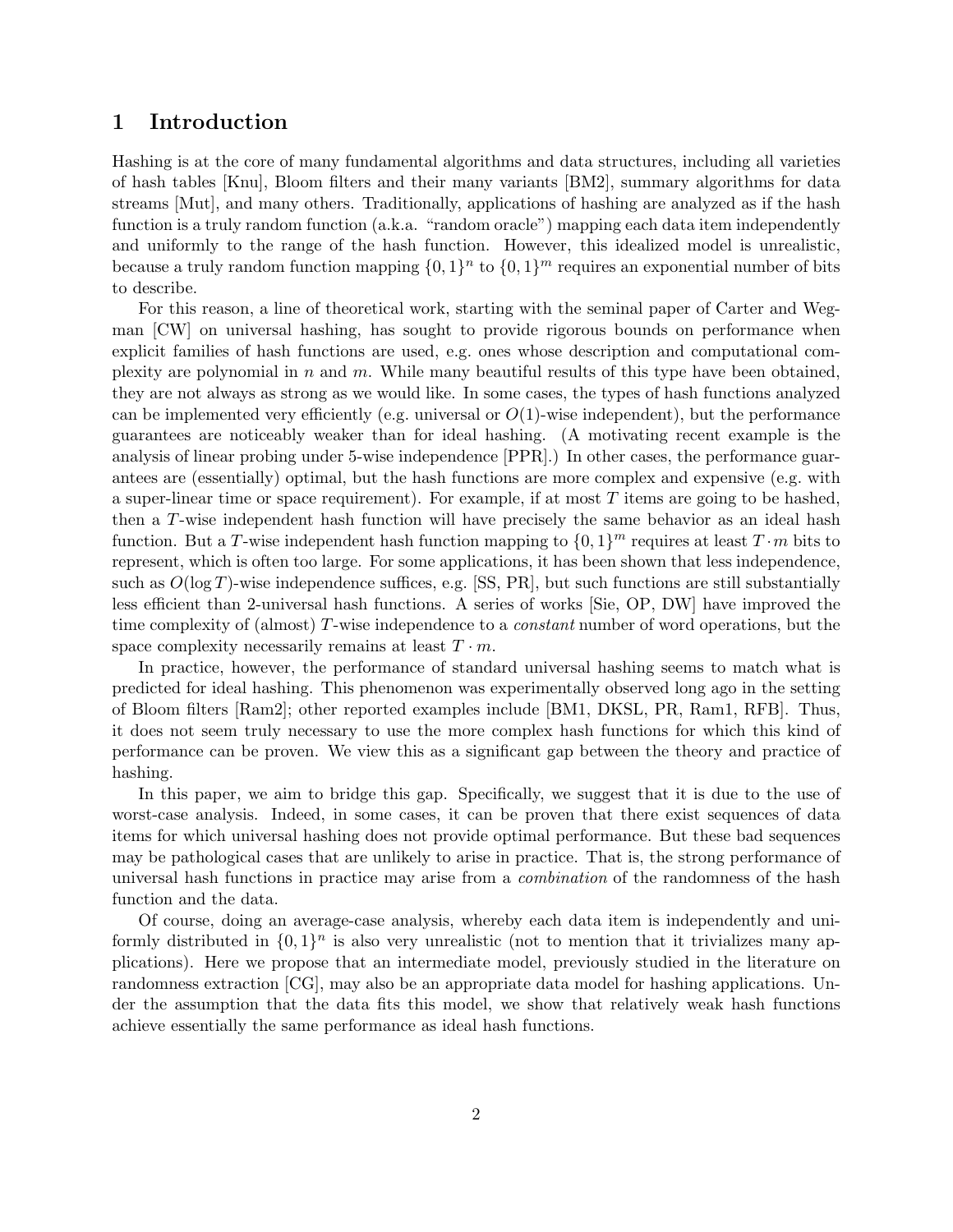Our Model. We model the data as coming from a random source in which the data items can be far from uniform and have arbitrary correlations, provided that each (new) data item is sufficiently unpredictable given the previous items. This is formalized by Chor and Goldreich's notion of a block source  $[CG],$ <sup>1</sup> where we require that the i'th item  $X_i$  has at least some k bits of "entropy" conditioned on the previous items  $X_1, \ldots, X_{i-1}$ . There are various choices for the entropy measure that can be used here; Chor and Goldreich use min-entropy, but most of our results hold even for the less stringent measure of Renyi entropy.

Our work is very much in the same spirit as previous works that have examined intermediate models between worst-case and average-case analysis of algorithms for other kinds of problems. Examples include the semi-random graph model of Blum and Spencer [BS], and the smoothed analysis of Spielman and Teng [ST]. Interestingly, Blum and Spencer's semi-random graph models are based on Santha and Vazirani's model of semi-random sources [SV], which in turn were the precursor to the Chor–Goldreich model of block sources [CG]. Chor and Goldreich suggest using block sources as an input model for communication complexity, but surprisingly it seems that no one has considered them as an input model for hashing applications.

Our Results. Our first observation is that standard results in the literature on randomness extractors already imply that universal hashing performs nearly as well ideal hashing, provided the data items have enough entropy [BBR, ILL, CG, Zuc]. Specifically, if we have T data items coming from a block source  $(X_1, \ldots, X_T)$  where each data item has (Renyi) entropy at least  $m+2\log(T/\varepsilon)$ and H is a random universal hash function mapping to  $\{0,1\}^m$ , then  $(H(X_1),...,H(X_T))$  has statistical difference at most  $\varepsilon$  from T uniform and independent elements of  $\{0,1\}^m$ . Thus, any event that would occur with some probability  $p$  under ideal hashing now occurs with probability  $p \pm \varepsilon$ . This allows us to automatically translate existing results for ideal hashing into results for universal hashing in our model.

In our remaining results, we focus on reducing the amount of entropy required from the data items. Assuming our hash function has a description size  $o(mt)$ , then we must have  $(1 - o(1))m$ bits of entropy per item for the hashing to "behave like" ideal hashing (because the entropy of  $(H(X_1),...,H(X_T))$  is at most the sum of the entropies of H and the  $X_i$ 's). The standard analysis mentioned above requires an additional  $2 \log(T/\varepsilon)$  bits of entropy per block. In the randomness extraction literature, the additional entropy required is typically not significant because  $\log(T/\varepsilon)$ is much smaller than  $m$ . However, it can be significant in our applications. For example, a typical setting is hashing  $T = \Theta(M)$  items into  $2^m = M$  bins. Here  $m + 2 \log(T/\varepsilon) \geq 3m - O(1)$  and we require 3 times more entropy than the lower bound of  $(1 - o(1))m$ .

We use a variety of general techniques to reduce the entropy required. These include switching from statistical difference (equivalently,  $\ell_1$  distance) to Renyi entropy (equivalently,  $\ell_2$  distance or collision probability) throughout the analysis and decoupling the probability that a hash function is "good" from the uniformity of the hashed values  $h(X_i)$ . We can reduce the entropy required even further if we use 4-wise independent hash functions, which also have very fast implementations [TZ].

Applications. We illustrate our approach with several specific applications. Here we informally summarize the results; definitions and discussions appear in Sections 3 and 4.

<sup>&</sup>lt;sup>1</sup>Chor and Goldreich called these *probability-bounded sources*, but the term *block source* has become more common in the literature.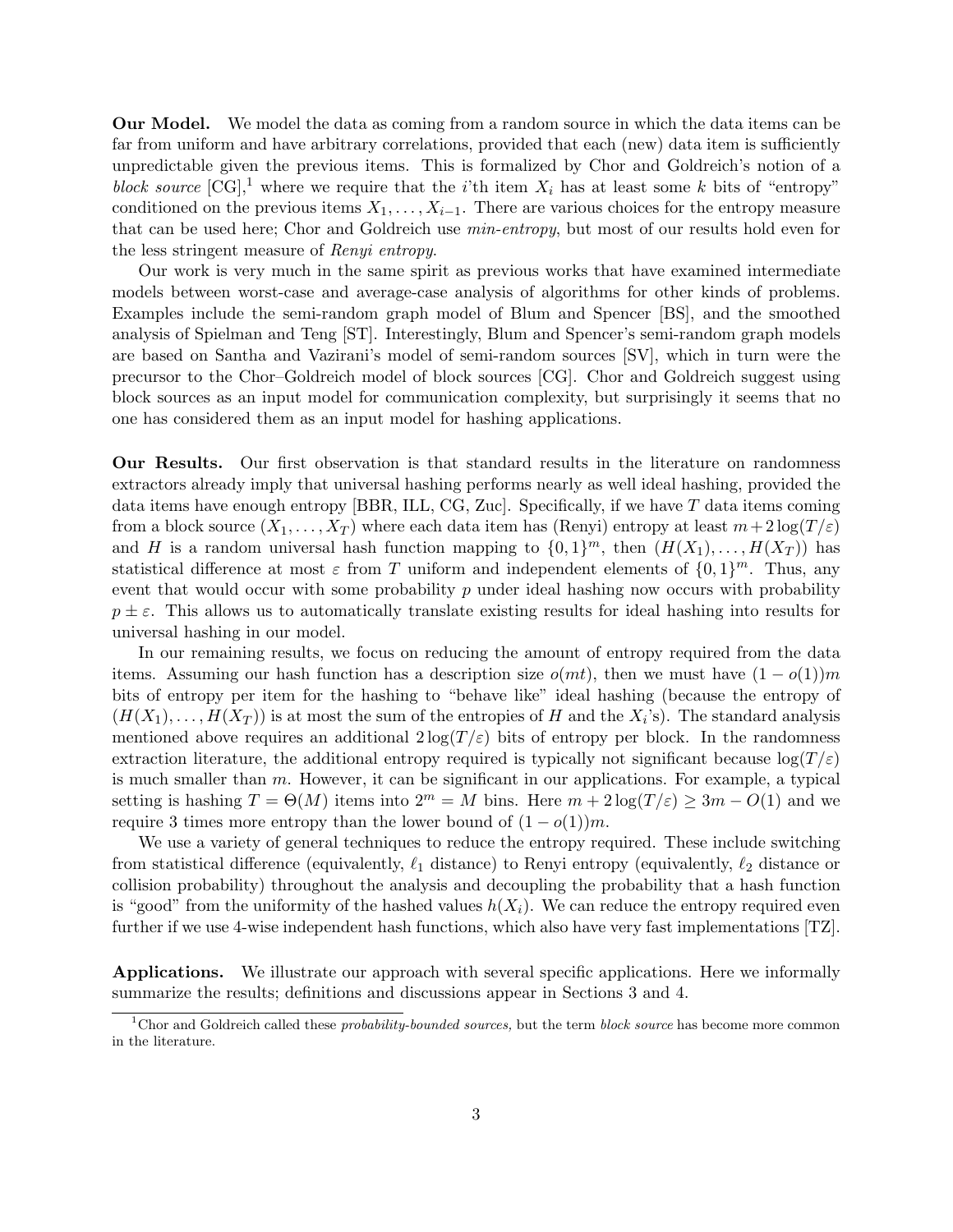The classic analysis of Knuth [Knu] gives a tight bound for the insertion time for a hash table with *linear probing* in terms of the 'load' of the table (the number of items divided by the size of the table), under the assumption of using an idealized, truly random hash function. Resolving a longstanding open problem, Pagh, Pagh, and Ruzic [PPR] showed that with pairwise independence it is not possible to bound the insertion time in terms of the load alone (for worst-case data), but achieve such a bound for 5-wise independent hashing. However, their bound for 5-wise independent hash functions is polynomially larger than the bound for ideal hashing. We show that 2-universal hashing actually achieves the same performance as ideal hashing asymptotically, provided that the data comes from a block source with roughly  $4 \log M$  bits of (Renyi) entropy per item, where M is the size of the hash table. For 4-wise independent hashing, we only need roughly  $3 \log M$  bits of entropy per item.

With the balanced allocation paradigm  $[ABKU]$ , it is known that when T items are hashed to T buckets, with each item being sequentially placed in the least loaded of d choices (e.g.  $d = 2$ ). the maximum load is  $\log \log T / \log d + O(1)$  with high probability. We show the same results holds when the hash function is chosen from a 2-universal hash family, provided the data items come from a block source with roughly  $(d+2)$  log T bits of entropy per data item. For 4-wise independence, the entropy requirement is reduced to roughly  $(d+1) \log T$ .

Bloom filters [Blo] are data structures for approximately storing sets in which membership tests can result in false positives with some bounded probability. We begin by showing that there is a constant gap in the false positive probability for worst-case data when  $O(1)$ -wise independent hash functions are used instead of truly random hash functions. On the other hand, we show if the data comes from a block source with roughly  $4 \log M$  bits of (Renyi) entropy per item, where M is the size of the hash table, then the false positive probability with 2-universal hashing asymptotically matches that of ideal hashing. For 4-wise independent hashing, we only need roughly  $3 \log M$  bits of entropy per item.

## 2 Preliminaries

**Notation.** [N] denotes the set  $\{1, \ldots, N\}$ . All logs are base 2. For a random variable X and an event E,  $X|_E$  denotes X conditioned on E. The support of X is  $\text{Supp}(X) = \{x : \Pr[X = x] > 0\}.$ For a set  $S$ ,  $U_S$  denotes a random variable uniformly distributed on  $S$ .

**Hashing.** Let H be a multiset of hash functions  $h: [N] \to [M]$  and let H be uniformly distributed over H. We say that H is a truly random family if H is the set all functions mapping [N] to [M], i.e. the N random variables  $\{H(x)\}_{x\in[N]}$  are independent and uniformly distributed over [M]. For  $s \in \mathbb{N}$ , H is s-wise independent (a.k.a. strongly s-universal [WC]) if for every sequence of distinct elements  $x_1, \ldots, x_s \in [N]$ , the random variables  $H(x_1), \ldots, H(x_s)$  are independent and uniformly distributed over [M]. H is s-universal if for every sequence of distinct elements  $x_1, \ldots, x_s \in [N]$ , we have  $Pr[H(x_1) = \cdots = H(x_s)] \leq 1/M^s$ . For a hash family H mapping  $[N] \rightarrow [M]$  and  $k \in \mathbb{N}$ , we define  $\mathcal{H}^k$  to be the family mapping  $[N] \to [M]^k$  consisting of the functions of the form  $h(x) = (h_1(x), \ldots, h_k(x)),$  where each  $h_i \in \mathcal{H}$ . Observe that if H is s-wise independent (resp., s-universal), then so is  $\mathcal{H}^k$ . However, description and computation time for functions in  $\mathcal{H}^k$  are k times larger than for  $H$ .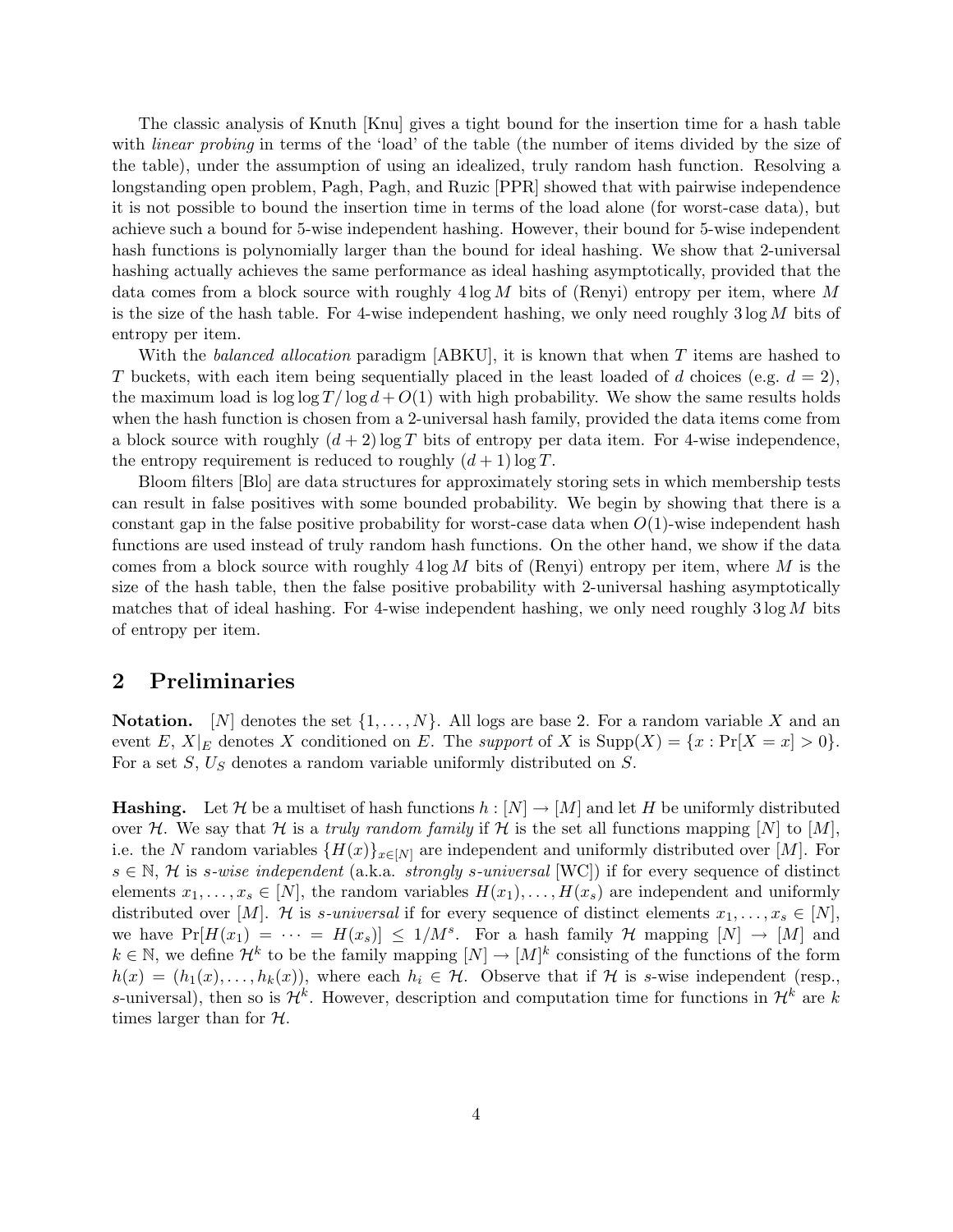## 3 Hashing Worst-Case Data

In this section, we describe the three main hashing applications we study in this paper — linear probing, balanced allocations, and Bloom filters — and describe mostly known results about what can be achieved for worst-case data. Here and throughout the paper, where appropriate we leave proofs to the appendix because of space.

### 3.1 Linear Probing

A hash table using linear probing stores a sequence  $\overline{x} = (x_1, \ldots, x_T)$  of data items from [N] using M memory locations. Given a hash function  $h : [N] \to [M]$ , we place the elements  $x_1, \ldots, x_T$ sequentially as follows. The element  $x_i$  first attempts placement at  $h(x_i)$ , and if this location is already filled, locations  $h(x_i) + 1 \mod M$ ,  $h(x_i) + 2 \mod M$ , and so on are tried until an empty location is found. The ratio  $\alpha = T/M$  is referred to as the *load* of the table. The efficiency of linear probing is measured according to the insertion time for a new data item. (Other measures, such as the average time to search for items already in the table, are also often studied, and our results can be generalized to these measures as well.)

**Definition 3.1** Given  $h : [N] \to [M]$ , a sequence  $\overline{x} = (x_1, \ldots, x_T)$  of data items from [N] stored via linear probing using h, we define the insertion time  $\text{Time}_{LP}(\bar{x}, h)$  to be the value of j such that  $x_T$  is placed at location  $h(x_i) + (j-1) \bmod M$ .

It is well known that with ideal hashing, the expected time can be bounded quite tightly as a function of the load [Knu].

**Theorem 3.2** ([Knu]) Let H be a truly random hash function mapping  $[N]$  to  $[M]$ . For every sequence  $\overline{x} \in [N]^T$ , we have  $E[\text{Time}_{LP}(\overline{x}, H)] \le 1/(1 - \alpha)^2$ , where  $\alpha = T/M$  is the load.

Resolving a longstanding open problem, Pagh, Pagh, and Ruzic [PPR] recently showed that the expected lookup time could be bounded in terms of  $\alpha$  using only  $O(1)$ -wise independence. Specifically, with 5-wise independence, the expected time for an insertion is  $O\left(\frac{1}{11}\right)$  $\frac{1}{(1-\alpha)^3}$  for any sequence  $\bar{x}$ . On the other hand, in [PPR] it is also shown that there are examples of families of sets  $\bar{x}$  and pairwise independent hash functions such that the expected time for a lookup is logarithmic in T. In contrast, our work demonstrates that pairwise independent hash functions yield expected lookup times that are asymptotically the same as under the idealized analysis, assuming there is sufficient entropy in the data items themselves.

#### 3.2 Balanced Allocations.

A hash table using the *balanced allocation paradigm* [ABKU] with  $d \in \mathbb{N}$  choices stores a sequence  $\overline{x} = (x_1, \ldots, x_T) \in [N]^T$  in an array of M buckets. Let h be a hash function mapping [N] to  $[M]^d \cong [M^d]$ , where we denote the components of  $h(x)$  as  $(h_1(x), \ldots, h_d(x))$ . We place the elements sequentially by putting  $x_i$  in the least loaded of the d buckets  $h_1(x_i), \ldots, h_d(x_i)$  at time i (breaking ties arbitrarily), where the *load* of a bucket at time i is the number elements from  $x_1, \ldots, x_{i-1}$ placed in it.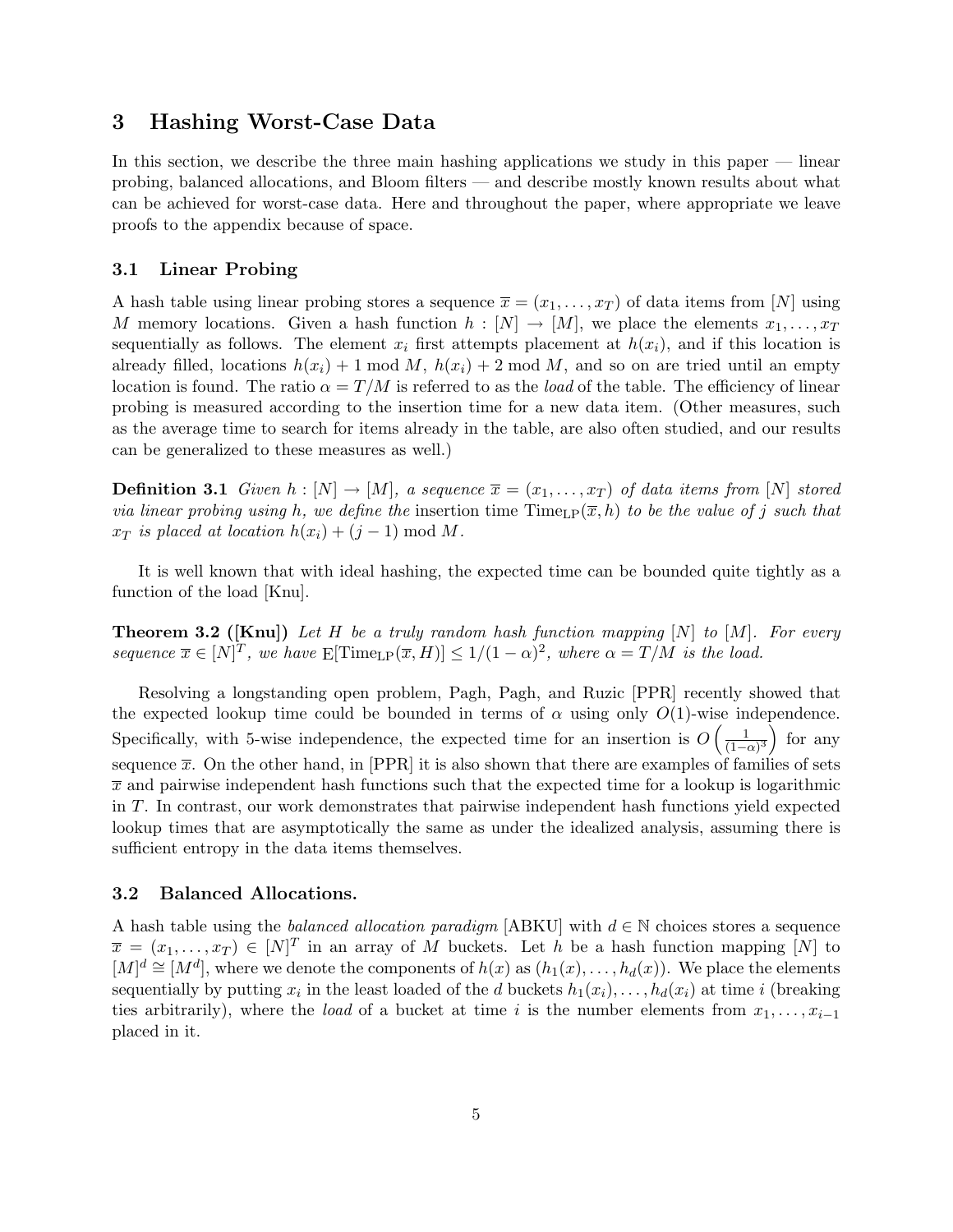**Definition 3.3** Given  $h : [N] \to [M]^d$ , a sequence  $\overline{x} = (x_1, \ldots, x_T)$  of data items from [N] stored via the balanced allocation paradigm (with d choices) using h, we define the maximum load MaxLoad<sub>BA</sub> $(\overline{x}, h)$  to be the maximum load of among the buckets at time  $T + 1$ .

In the case that the number  $T$  of items is the same as the number  $M$  of buckets and we do balanced allocation with  $d = 1$  choice (i.e. standard load balancing), it is known that the maximum load is  $\Theta(\log T / \log \log T)$  with high probability. Remarkably, when the number of choices d is two or larger, the maximum load drops to be double-logarithmic.

**Theorem 3.4 ([ABKU, Vöc])** For every  $d \geq 2$  and  $\gamma > 0$ , there is a constant c such the following holds. Let H be a truly random hash function mapping  $[N]$  to  $[T]^d$ . For every sequence  $\overline{x} \in [N]^T$  of distinct data items, we have

$$
\Pr[\text{MaxLoad}_{\text{BA}}(\overline{x}, H) > \frac{\log \log T}{\log d} + c] \le \frac{1}{T^{\gamma}}.
$$

There are other variations on this scheme, including the asymmetric version do to Vöcking [Vöc] and cuckoo hashing [PR]; we choose to study the original setting for simplicity.

The asymmetric scheme has been recently studied under explicit functions [Woe], similar to those of [DW]. At this point, we know of no non-trivial upper or lower bounds for the balanced allocation paradigm using families of hash functions with constant independence, although performance has been tested empirically [BM1]. Such bounds have been a long-standing open question in this area.

### 3.3 Bloom Filters

A Bloom filter [Blo] represents a set  $\overline{x} = \{x_1, \ldots, x_T\}$  where each  $x_i \in [N]$  using an array of M bits and  $\ell$  hash functions. For our purposes, it will be somewhat easier to work with a segmented Bloom filter, where the M bits are partitioned into  $\ell$  disjoint subarrays of size  $M/\ell$ , with one subarray for each hash function. We assume that  $M/\ell$  is an integer. (This splitting does not substantially change the results from the standard approach of having all hash functions map into a single array of size  $M$ .) As in the previous section, we denote the components of a hash function  $h: [N] \to [M/\ell]^{\ell} \cong [(M/\ell)^{\ell}],$  as providing  $\ell$  hash values  $h(x) = (h_1(x), \ldots, h_{\ell}(x)) \in [M/\ell]^{\ell}$  in the natural way. The Bloom filter is initialized by setting all bits to 0, and then setting the  $h_i(x_i)$ 'th bit to be 1 in the *i*'th subarray for all  $i \in [\ell]$  and  $j \in [T]$ . Given an element y, one tests for membership in  $\bar{x}$  by accepting if the  $h_i(y)$ 'th bit is 1 in the *i*'th subarray for all  $i \in [\ell]$ , and rejecting otherwise. Clearly, if  $y \in \overline{x}$ , then the algorithm will always accept. However, the algorithm may err if  $y \notin \overline{x}$ .

**Definition 3.5** Given  $h : [N] \to [M/\ell]^{\ell}$  (where  $\ell$  divides M), a sequence  $\overline{x} = (x_1, \ldots, x_T)$  of data items from [N] stored in an  $\ell$ -segment Bloom filter using h, and an additional element  $y \in [M]$ , we define the false positive predicate FalsePos<sub>BF</sub>(h,  $\overline{x}$ , y) to be 1 if  $y \notin \overline{x}$  and the membership test accepts. That is, if  $y \notin \overline{x}$  yet  $h_i(y) \in h_i(\overline{x}) \stackrel{\text{def}}{=} \{h_i(x_j) : j = 1, \ldots, T\}$  for all  $i = 1, \ldots, \ell$ .

For truly random families of hash functions, it is easy to compute the false positive probability.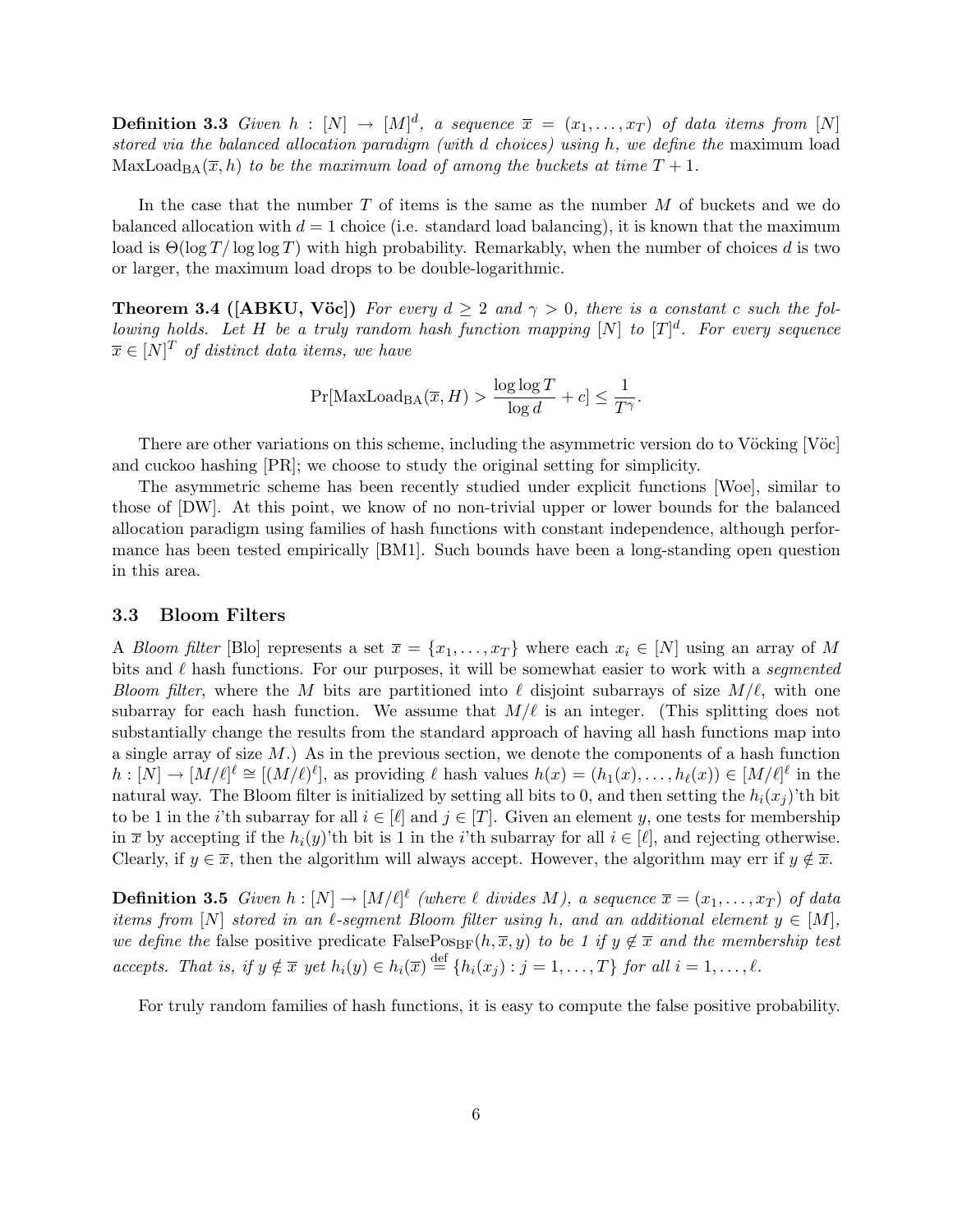**Theorem 3.6 ([Blo])** Let H be a truly random hash family mapping  $[N]$  to  $[M/\ell]^{\ell}$  (where  $\ell$  divides M). For every sequence  $\overline{x} \in [N]^T$  of data items and every  $y \notin \overline{x}$ , we have

$$
\Pr[\text{FalsePos}_{\text{BF}}(H,\overline{x},y) = 1] = \left(1 - \left(1 - \frac{\ell}{M}\right)^T\right)^{\ell} \approx \left(1 - e^{-\ell T/M}\right)^{\ell}.
$$

In the typical case that  $M = \Theta(T)$ , the asymptotically optimal number of hash functions is  $\ell = (M/T) \cdot \ln 2$ , and the false positive probability is approximately  $2^{-\ell}$ .

Below we will describe the kinds of results that can be proven about Bloom filters on worst-case data using  $O(1)$ -wise independence. But the following more mild reduction in randomness, using 2 truly random hash functions instead of  $\ell$ , will be useful to use later.

**Theorem 3.7** ([KM]) Let  $H = (H_1, H_2)$  be a truly random hash function mapping [N] to  $[M/\ell]^2$ , where  $M/\ell$  is a prime integer. Define  $H' = (H'_1, \ldots, H'_\ell) : [N] \to [M/\ell]^{\ell}$  by  $H'_i(w) = H_1(w) + (i - \ell)$  $1)H_2(w) \bmod M/\ell$ . Then for every sequence  $\overline{x} \in [N]^T$  of T data items and every  $y \notin \overline{x}$ , we have

$$
\Pr[\text{FalsePos}_{\text{BF}}(H', \overline{x}, y) = 1] \le \left(1 - \left(1 - \frac{\ell}{M}\right)^T\right)^{\ell} + O(1/M).
$$

The restriction to prime integers  $M/\ell$  is not strictly necessary in general; for more complete statements of when 2 truly random hash functions suffice, see [KM].

We now turn to the worst-case performance of Bloom filters under  $O(1)$ -wise independence. It is folklore that 2-universal hash functions can be used with a constant-factor loss in space efficiency. Indeed, a union bound shows that  $Pr[h_i(y) \in h_i(\overline{x})]$  is at most  $T \cdot (\ell/M)$ , compared to  $1 - (1 - \ell/M)^T$ in the case of truly random hash functions. This can be generalized to s-wise independent families using the following inclusion-exclusion formula.

**Lemma 3.8** Let  $H : [N] \to [M/\ell]$  be a hash function chosen at random from a family H (where  $\ell|M$ ). For every sequence  $\overline{x} \in [N]^T$ , every  $y \notin \overline{x}$ , and every even  $s \leq T$ , we have

$$
\Pr[H(y) \in H(\overline{x})] = \sum_{j=1}^{T} (-1)^{j+1} \sum_{U \subseteq T, |U|=j} \Pr[H(y) = H(w) \,\forall w \in U].
$$
  

$$
\leq \sum_{j=1}^{s-1} (-1)^{j+1} \sum_{U \subseteq T, |U|=j} \Pr[H(y) = H(w) \,\forall w \in U]
$$

If H is an s-universal hash family, then the first  $s - 1$  terms of the outer sum above are the same as for a truly random function (namely  $(-1)^{j+1} \cdot {T \choose j}$  $j^T_j(\ell/M)^j$ ). This gives the following bound.

**Proposition 3.9** Let s be an even constant. Let H be an s-universal family mapping  $[N]$  to  $[M/\ell]$ (where  $\ell$  divides M), and let  $H = (H_1, \ldots, H_\ell)$  be a random hash function from  $\mathcal{H}^{\ell}$ . For every sequence  $\overline{x} \in [N]^T$  of  $T \leq M/\ell$  data items and every  $y \notin \overline{x}$ , we have

$$
\Pr[\text{FalsePos}_{\text{BF}}(H,\overline{x},y) = 1] \le \left(1 - \left(1 - \frac{\ell}{M}\right)^T + O\left(\frac{\ell T}{M}\right)^s\right)^{\ell}.
$$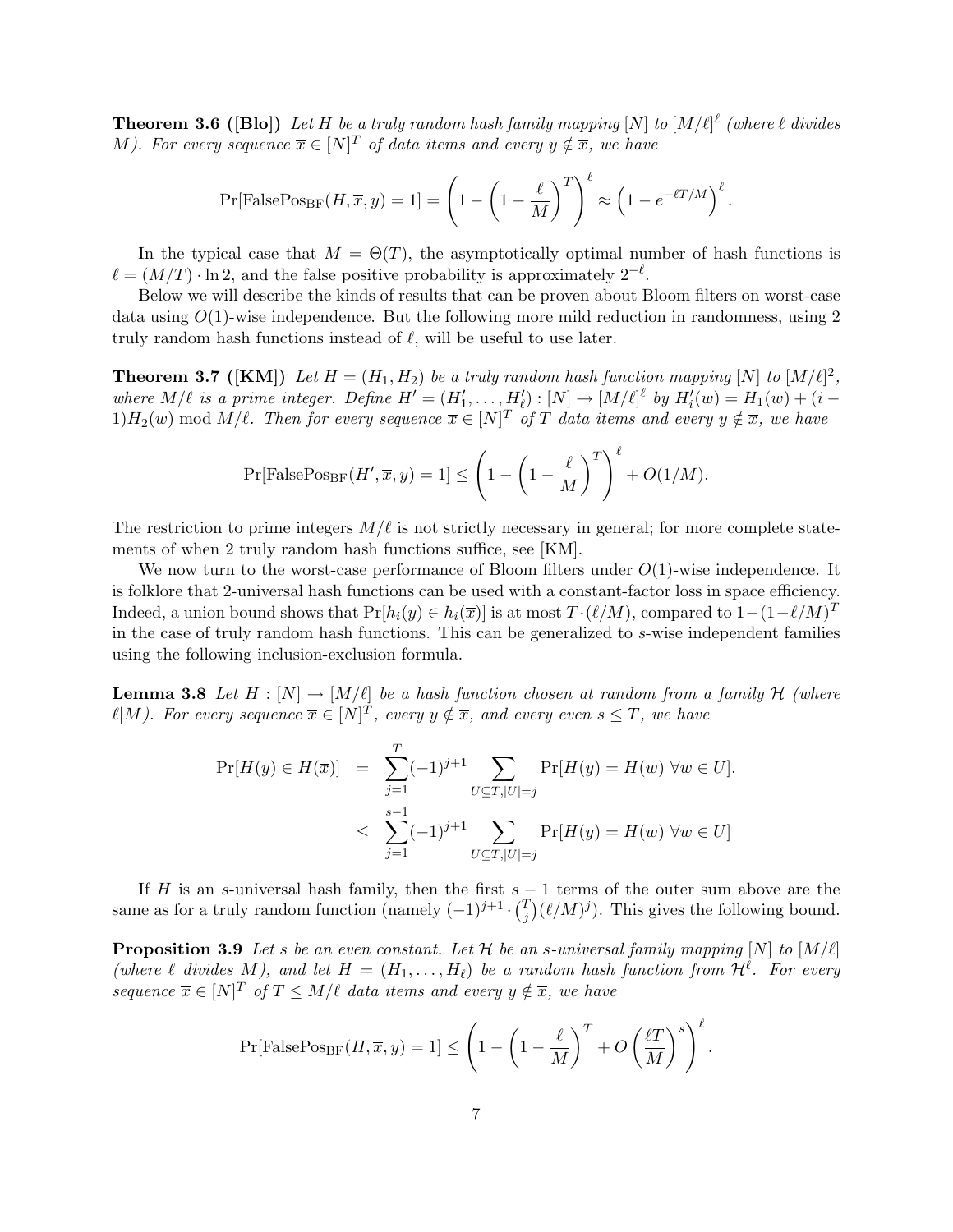**Proof:** By Lemma 3.8, for each  $i = 1, \ldots, \ell$ , we have:

$$
\Pr[H_i(y) \in H_i(\overline{x})] \leq -\sum_{j=1}^{s-1} (-1)^j \sum_{U \subseteq T, |U|=j} \Pr[H_i(y) = H_i(w) \,\forall w \in U]
$$

$$
= -\sum_{j=1}^{s-1} (-1)^j \cdot {T \choose j} \left(\frac{\ell}{M}\right)^j \qquad \text{(by s-universality)}
$$

$$
= -\left[ \left(1 - \frac{\ell}{M}\right)^T - 1 - \sum_{j=s}^T (-1)^j \cdot {T \choose j} \left(\frac{\ell}{M}\right)^j \right]
$$

$$
\leq 1 - \left(1 - \frac{\ell}{M}\right)^T + O\left(\frac{\ell T}{M}\right)^s
$$

Thus,

$$
\Pr[\text{FalsePos}_{\text{BF}}(H,\overline{x},y) = 1] = \Pr[H_i(y) \in H_i(\overline{x}) \,\forall i] \le \left(1 - \left(1 - \frac{\ell}{M}\right)^T + O\left(\frac{\ell T}{M}\right)^s\right)^{\ell}.
$$

Notice that in the common case that  $\ell = \Theta(1)$  and  $M = \Theta(T)$ , so that the false positive probability is constant, the above bound differs from the one for ideal hashing by an amount that shrinks rapidly with s. However, when s is constant, the difference remains an additive constant. Another way of interpreting this is that to obtain the guarantee on the false positive probability using  $O(1)$ -wise independence, one must pay a constant factor in the space for the Bloom filter. The following proposition shows that this loss is necessary if we use only  $O(1)$ -wise independence.

**Proposition 3.10** Let s be an even constant. For all  $N, M, \ell, T \in \mathbb{N}$  such that  $M/\ell$  is a prime power and  $T < \min\{M/\ell, N\}$ , there exists an  $(s + 1)$ -wise independent family of hash functions H mapping  $[N]$  to  $[M/\ell]$  a sequence  $\overline{x} \in [N]^T$  of data items, and a  $y \in [N] \setminus \overline{x}$ , such that if  $H = (H_1, \ldots, H_\ell)$  is a random hash function from  $\mathcal{H}^\ell$ , we have

$$
\Pr[\mathrm{FalsePos}_{\mathrm{BF}}(H,\overline{x},y) = 1] \ge \left(1 - \left(1 - \frac{\ell}{M}\right)^T - \Omega\left(\frac{\ell T}{M}\right)^s\right)^{\ell}.
$$

**Proof:** Let  $q = M/\ell$ , and let F be the finite field of size q. Associate the elements of  $[M/\ell]$  with elements of  $\mathbb{F}$ , and similarly for the first  $M/\ell$  elements of  $[N]$ . Let  $\mathcal{H}_1$  consist of all polynomials  $f: \mathbb{F} \to \mathbb{F}$  of degree at most  $s - 1$ ; this is an  $(s + 1)$ -wise independent family. Let  $\mathcal{H}_2$  consist of any  $(s + 1)$ -wise independent family mapping  $[N] \setminus \mathbb{F}$  to  $\mathbb{F}$ . For a function  $f \in \mathcal{H}_1$  and  $g \in \mathcal{H}_2$ , define  $h = f \cup g : [N] \to [M/\ell]$  by  $h(x) = f(x)$  if  $x \in \mathbb{F}$  and  $h(x) = g(x)$  if  $x \notin \mathbb{F}$ . Let H be the multiset of all such functions  $f \cup g$ . We let  $\overline{x}$  be an arbitrary sequence of  $T - 1$  distinct elements of  $\mathbb{F}$ , and y any other element of  $\mathbb{F}$ .

Again we compute the false positive probability using Lemma 3.8. The first s terms can be computed exactly as before, using  $(s + 1)$ -universality. For the terms beyond s, we observe that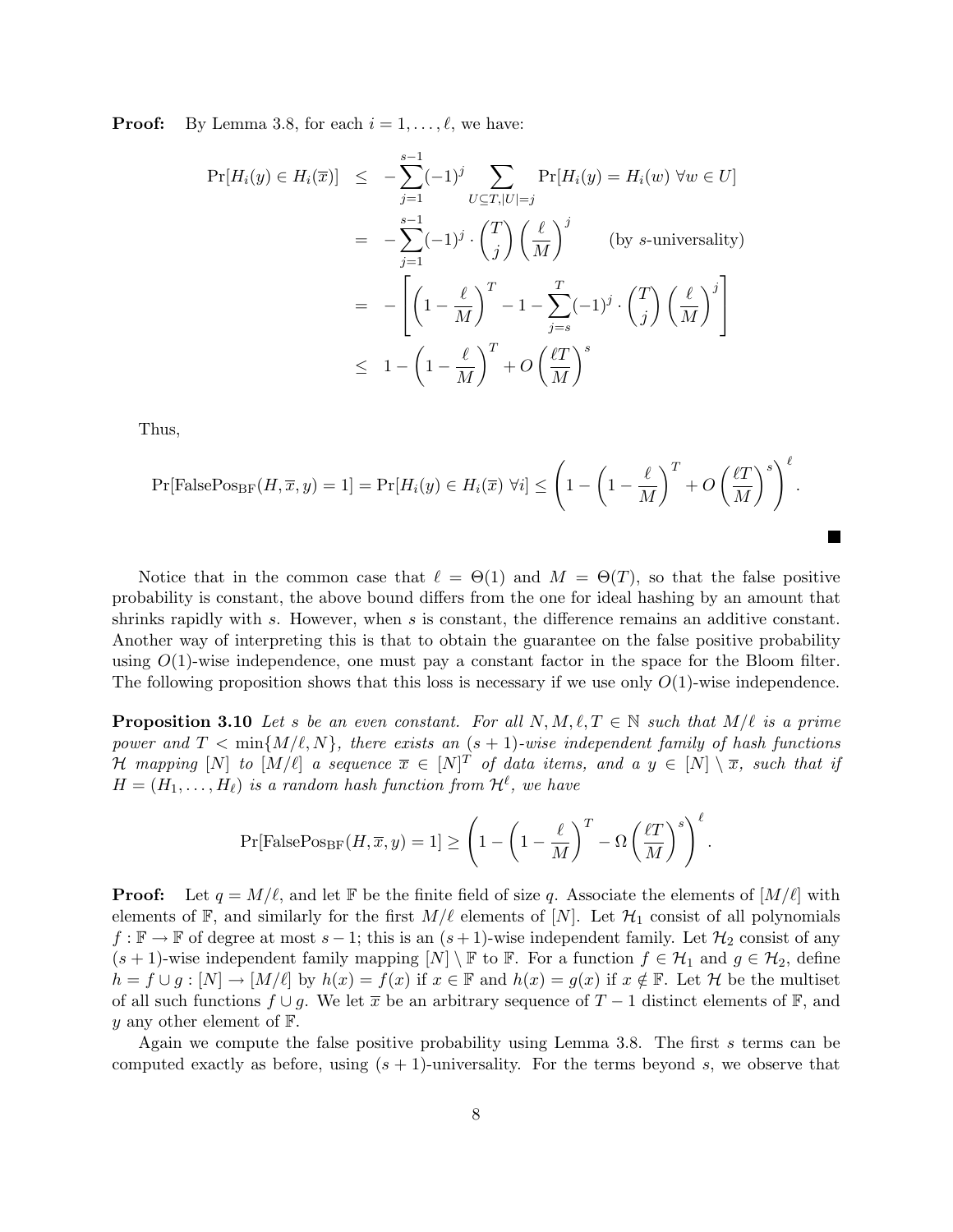when  $|U| \geq s$ , it is the case that  $h_i(y) = h_i(w)$  for all  $w \in U$  if and only if  $h_i = f \cup g$  for a constant polynomial f. The reason is that no nonconstant polynomial of degree at most s can take on the same value more than s times. The probability that a random polynomial of degree at most s is a constant polynomial is  $1/q^s = (\ell/M)^s$ .

$$
\Pr[H_i(y) \in H_i(\overline{x})] = \sum_{j=1}^T (-1)^{j+1} \sum_{U \subseteq T, |U| = j} \Pr[H_i(y) = H_i(w) \,\forall w \in U]
$$
  
\n
$$
= \left[ \sum_{j=1}^{s-1} (-1)^{j+1} \cdot {T \choose j} \left(\frac{\ell}{M}\right)^j \right] + \left[ \sum_{j=s}^T (-1)^{j+1} \cdot {T \choose j} \left(\frac{\ell}{M}\right)^s \right]
$$
  
\n
$$
= \left[ 1 - \left(1 - \frac{\ell}{M}\right)^T + \sum_{j=s}^T (-1)^j \cdot {T \choose j} \left(\frac{\ell}{M}\right)^j \right] + \left[ \sum_{j=0}^{s-1} (-1)^j \cdot {T \choose j} \left(\frac{\ell}{M}\right)^s \right]
$$
  
\n
$$
\geq \left[ 1 - \left(1 - \frac{\ell}{M}\right)^T + \Omega \left(\frac{\ell}{M}\right)^s \right] - O\left(T^{s-1} \cdot \left(\frac{\ell}{M}\right)^s\right)
$$
  
\n
$$
= 1 - \left(1 - \frac{\ell}{M}\right)^T + \Omega \left(\frac{\ell}{M}\right)^s
$$

Again, to bound the false positive probability, we simply raise the above to the  $\ell$ 'th power.

### 4 Hashing Block Sources

#### 4.1 Random Sources

We view our data items as being random variables distributed over a finite set of size  $N$ , which we identify with  $[N]$ . We use the following quantities to measure the amount of randomness in a data item. For a random variable X, the max probability of X is  $mp(X) = max_x Pr[X = x]$ . a data hem. For a random variable  $X$ , the max probability of  $X$  is mp( $X$ ) = max<sub>x</sub>  $r_1$ [ $X$  = x].<br>The collision probability of  $X$  is cp( $X$ ) =  $\sum_x \Pr[X = x]^2$ . Measuring these quantities is equivalent to measuring the *min-entropy*  $H_{\infty}(X) = \min_{x} \log(1/\Pr[X = x]) = \log(1/\min(X))$  and the *Renyi* entropy  $H_2(X) = \log(1/E_{x\leftarrow X}[Pr[X=x]]) = \log(1/cp(X))$ . If X is supported on a set of size K, then  $mp(X) \ge cp(X) \ge 1/K$  (i.e.  $H_{\infty}(X) \le H_2(X) \le \log K$ ), with equality iff X is uniform on its support. It also holds that  $mp(X) \le cp(X)^{1/2}$  (i.e.  $H_\infty(X) \ge H_2(X)/2$ ), so min-entropy and Renyi entropy are always within a factor of 2 of each other.

We model a sequence of data items as a sequence  $(X_1, \ldots, X_T)$  of correlated random variables where each item is guaranteed to have some entropy even conditioned on the previous items.

**Definition 4.1** A sequence of random variables  $(X_1, \ldots, X_T)$  taking values in  $[N]^T$  is a block source with collision probability  $p$  per block *(respectively, max probability p per block) if for every*  $i \in [T]$  and every  $(x_1, \ldots, x_{i-1}) \in \text{Supp}(X_1, \ldots, X_{i-1}),$  we have  $\text{cp}(X_i | X_{1} = x_1, \ldots, X_{i-1} = x_{i-1}) \leq p$  $(respectively, mp(X_i | X_{1} = x_1, ..., X_{i-1} = x_{i-1}) \leq p$ 

When max probability is used as the measure of entropy, then this is precisely the model of sources suggested by Chor and Goldreich [CG] in the literature on randomness extractors. We will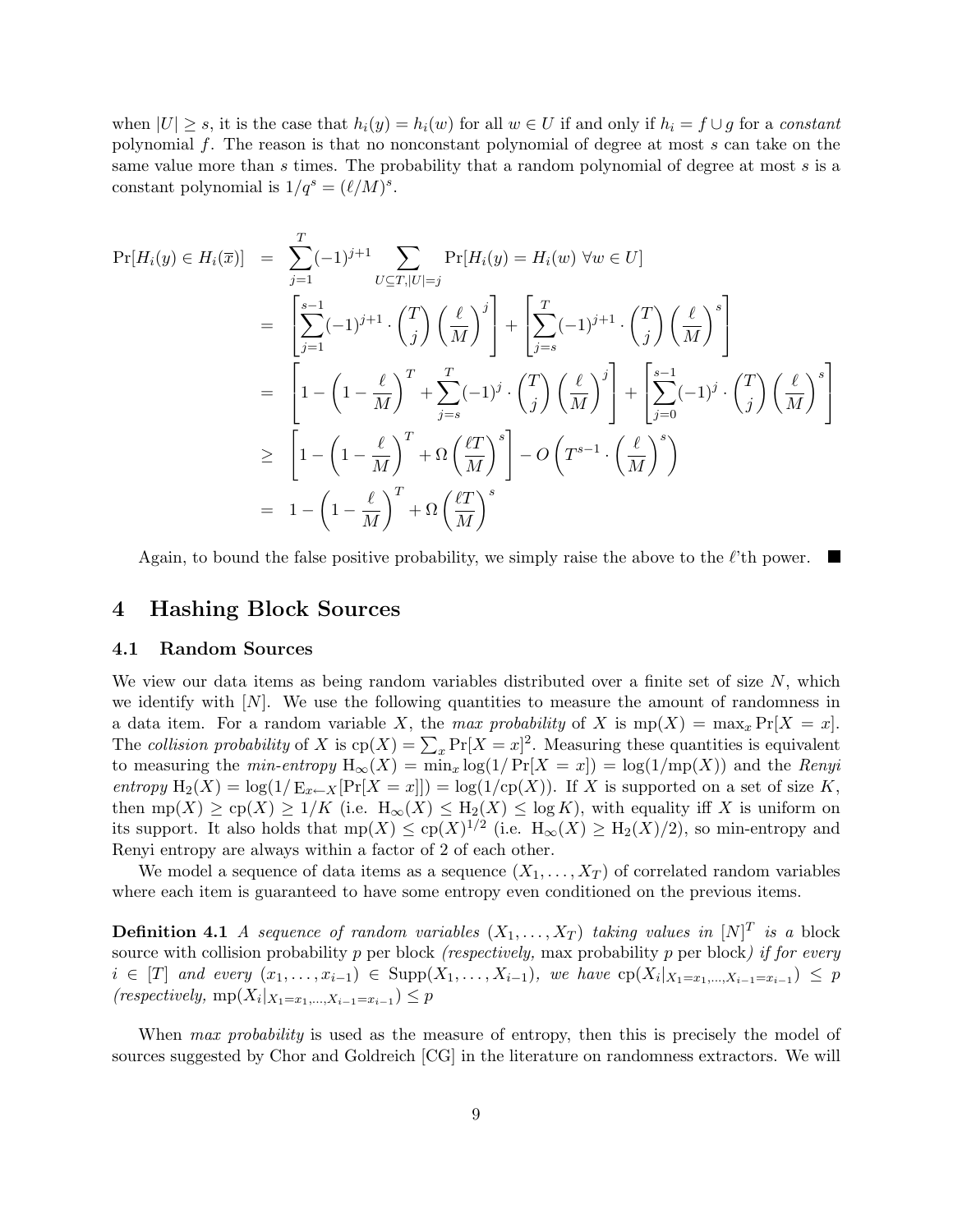mainly use the *collision probability* formulation as the entropy measure, since it makes our results more general.

A useful fact is that collision/max probability of the entire sequence is at most the product of the collision/max probabilities contributed by the blocks.

**Lemma 4.2** If a sequence of random variables  $Y = (Y_1, \ldots, Y_T)$  taking values in  $[N]^T$  has collision probability  $1/N + 1/K$  per block, then  $cp(Y) \le (1/N + 1/K)^T$ .

**Proof:** By induction on T. The base case  $T = 0$  follows by definition. For  $T > 0$ , let  $Y' =$  $(Y'_1, \ldots, Y'_T)$  be an iid copy of Y. Let Z be the distribution of  $(Y_1, \ldots, Y_{T-1})$  conditioned on  $(Y_1, \ldots, Y_{T-1}) = (Y'_1, \ldots, Y'_{T-1}).$ 

$$
c_{P}(Y) = Pr[Y = Y']
$$
  
\n
$$
= Pr[(Y_{1},...,Y_{T-1}) = (Y'_{1},...,Y'_{T-1})] \cdot Pr[Y_{T} = Y'_{T}| (Y_{1},...,Y_{T-1}) = (Y'_{1},...,Y'_{T-1})]
$$
  
\n
$$
= c_{P}(Y_{1},...,Y_{T-1}) \cdot \underset{(y_{1},...,y_{T-1}) \leftarrow Z}{E} [Pr[Y_{T} = Y'_{T}| Y_{1} = Y'_{1} = y_{1},...,Y_{T-1} = Y'_{T-1} = y_{T-1}]]
$$
  
\n
$$
= c_{P}(Y_{1},...,Y_{T-1}) \cdot \underset{(y_{1},...,y_{T-1}) \leftarrow Z}{E} [c_{P}(Y_{T}|Y_{1} = y_{1},...,Y_{T-1} = y_{T-1})]
$$
  
\n
$$
\leq (1/N + 1/K)^{T-1} \cdot (1/N + 1/K).
$$

Another useful fact is that we can bound the collision probability of a random variable in terms of conditioned versions of that variable.

**Lemma 4.3** Let  $(X, Y)$  be jointly distributed random variables. Then  $cp(X) \leq max_{y \in Supp(Y)} cp(X|Y = y)$  $y).$ 

 $\blacksquare$ 

 $\blacksquare$ 

Proof: Then

$$
c_{P}(X) = \sum_{x} Pr[X = x]^{2}
$$
  
\n
$$
= \sum_{x} (\sum_{y} Pr[Y = y] \cdot Pr[X = x|Y = y]) \cdot (\sum_{y'} Pr[Y = y'] \cdot Pr[X = x|Y = y'])
$$
  
\n
$$
= \sum_{y,y'} Pr[Y = y] \cdot Pr[Y = y'] \cdot \sum_{x} Pr[X = x|Y = y] \cdot Pr[X = x|Y = y']
$$
  
\n
$$
\leq \sum_{y,y'} Pr[Y = y] \cdot Pr[Y = y'] \cdot (\sum_{x} Pr[X = x|Y = y]^{2})^{1/2} \cdot (\sum_{x} Pr[X = x|Y = y']^{2})^{1/2}
$$
  
\n
$$
= \sum_{y,y'} Pr[Y = y] \cdot Pr[Y = y'] \cdot cp(X|Y = y)^{1/2} \cdot cp(X|Y = y')^{1/2}
$$
  
\n
$$
\leq \max_{y \in \text{Supp}(Y)} cp(X|Y = y)
$$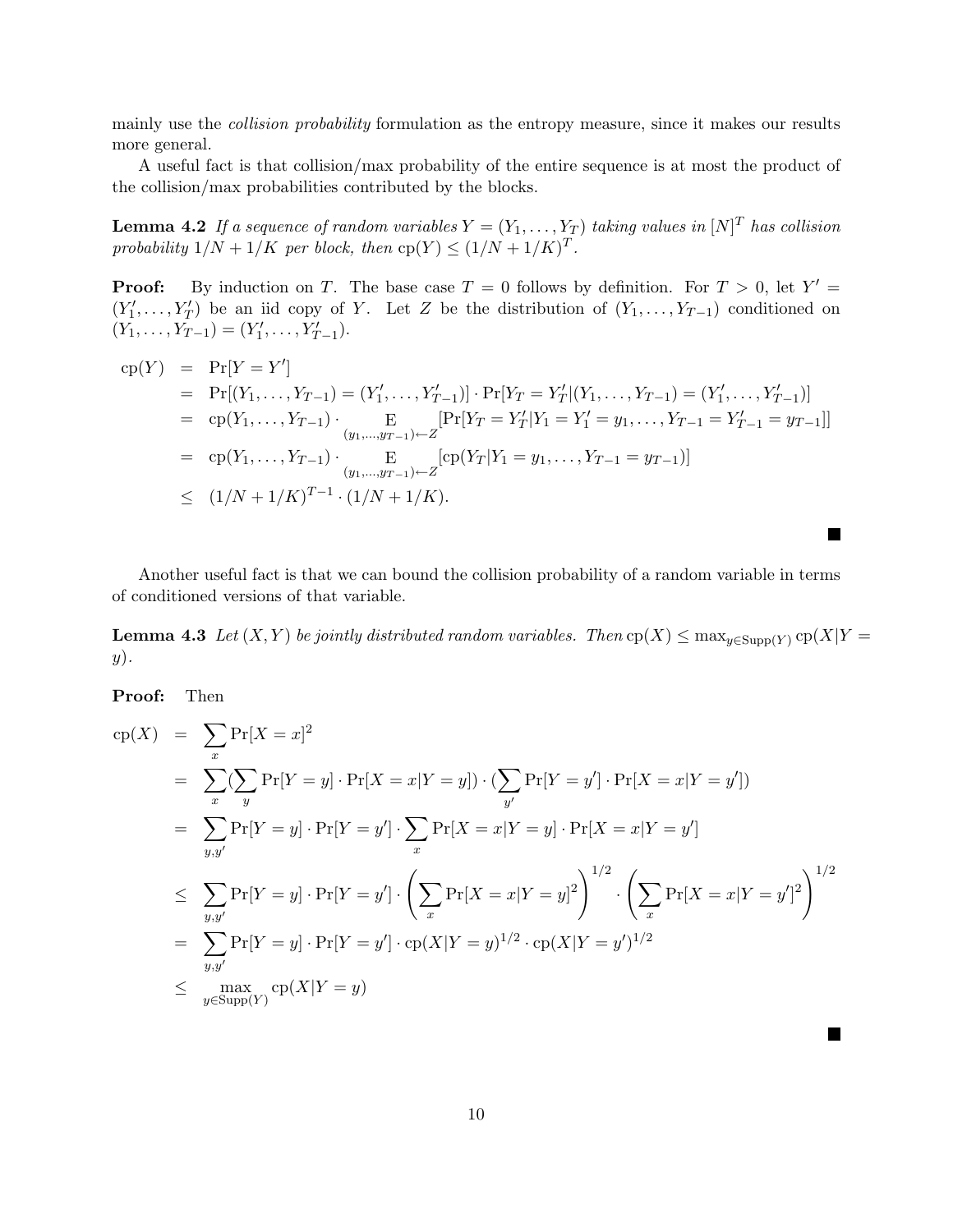#### 4.2 Extracting Randomness

A randomness extractor [NZ] can be viewed as a family of hash functions with the property that for any random variable  $X$  with enough entropy, if we pick a random hash function  $h$  from the family, then  $h(X)$  is "close" to being uniformly distributed on the range of the hash function. Randomness extractors are a central object in the theory of pseudorandomness and have many applications in theoretical computer science. Thus there is a large body of work on the construction of randomness extractors. (See the surveys [NT, Sha]). A major emphasis in this line of work is constructing extractors where it takes extremely few (e.g. a logarithmic number of) random bits to choose a hash function from the family. This parameter is less crucial for us, so instead our emphasis is on using simple and very efficient hash functions (e.g. universal hash functions) and minimizing the amount of entropy needed from the source  $X$ . To do this, we will measure the quality of a hash family in ways that are tailored to our application, and thus we do not necessarily work with the standard definitions of extractors.

In requiring that the hashed value  $h(X)$  be 'close' to uniform, the standard definition of an extractor uses the most natural measure of 'closeness'. Specifically, for random variables  $X$  and Y, taking values in [N], their *statistical difference*, is defined as  $\Delta(X, Y) = \max_{S \subseteq [N]} |Pr[X \in S]$  $S$  – Pr[Y  $\in S$ ]. X and Y are called  $\varepsilon$ -close if  $\Delta(X, Y) \leq \varepsilon$ .

The classic Leftover Hash Lemma shows that universal hash functions are randomnness extractors with respect to statistical difference.

**Lemma 4.4 (The Leftover Hash Lemma [BBR, ILL])** Let  $H : [N] \rightarrow [M]$  be a random hash function from a 2-universal family H. For every random variable X taking values in  $[N]$  with  $\text{cp}(X) \leq 1/K$ , we have  $\text{cp}(H, H(X)) \leq (1/|\mathcal{H}|) \cdot (1/M + 1/K)$ , and thus  $(H, H(X))$  is  $(1/2) \cdot \sqrt{M/K - 1/K}$ close to  $(H, U_{[M]})$ .

Notice that the above lemma says that the *joint* distribution of  $(H, H(X))$  is  $\varepsilon$ -close to uniform; a family of hash functions achieving this property is referred to as a "strong" randomness extractor. Up to some loss in the parameter  $\varepsilon$  (which we will later want to save), this strong extraction property is equivalent to saying that with high probability over  $h \leftarrow H$ , the random variable  $h(X)$ is close to uniform. The above formulation of the Leftover Hash Lemma, passing through collision probability, is attributed to Rackoff [IZ]. It relies on the fact that if the collision probability of a random variable is close to that uniform distribution, then the random variable is close to uniform in statistical difference. This fact is captured (in a more general form) by the following lemma.

**Lemma 4.5** If X takes values in [M] and  $cp(X) \leq 1/M + 1/K$ , then:

1. For every function  $f : [M] \to \mathbb{R}$ ,

$$
|\mathbf{E}[f(X)] - \mu| \le \sigma \cdot \sqrt{M/K},
$$

where  $\mu$  is the expectation of  $f(U_{[M]})$  and  $\sigma$  is its standard deviation. In particular, if f takes values in the interval  $[a, b]$ , then

$$
|E[f(X)] - \mu| \le \sqrt{(\mu - a) \cdot (b - \mu)} \cdot \sqrt{M/K}.
$$

2.  $X$  is  $(1/2)$ . p  $M/K$ -close to  $U_{[M]}$ .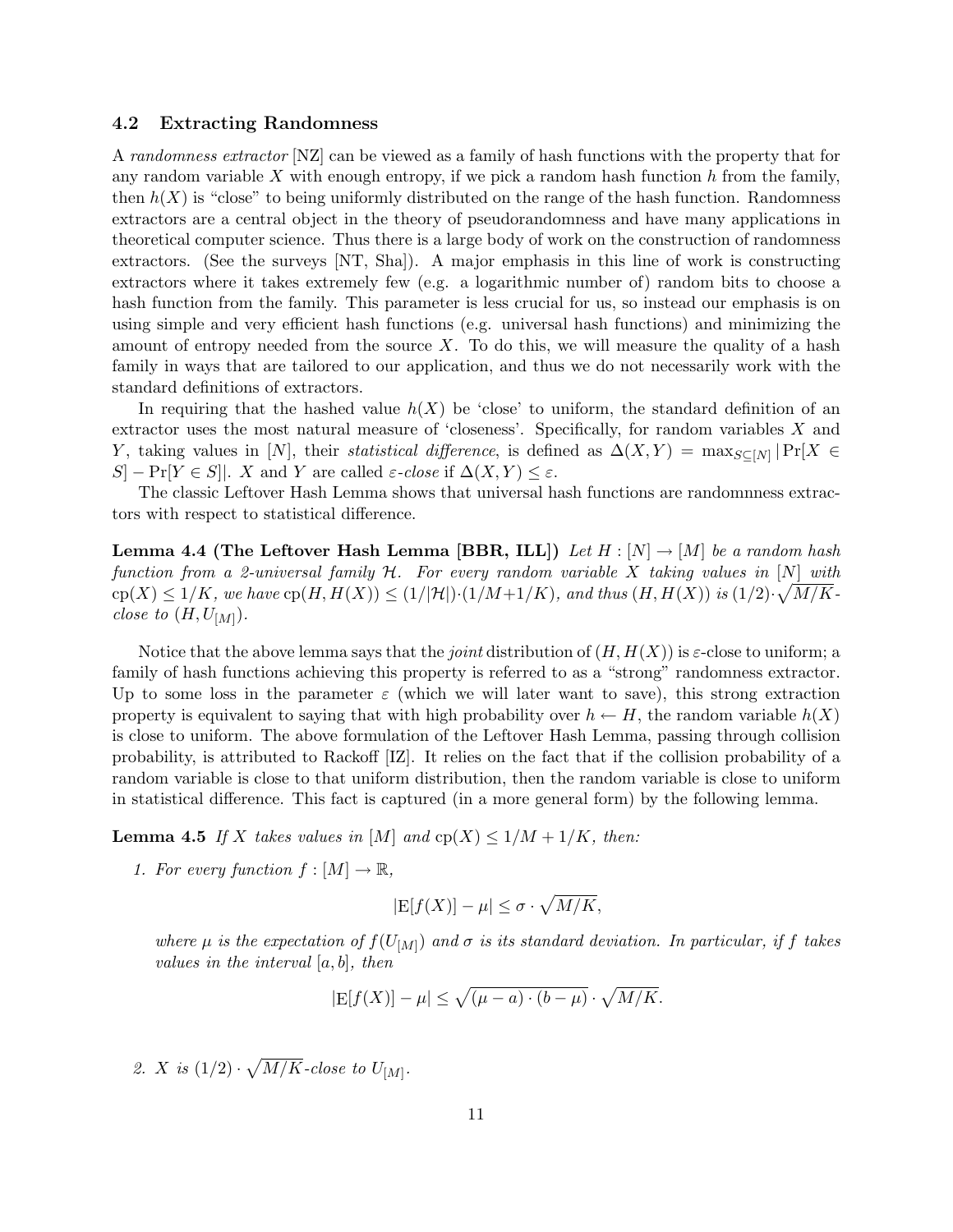Proof: Then,

$$
|E[f(X)] - \mu| = \left| \sum_{x} (f(x) - \mu) \cdot (\Pr[X = x] - 1/M) \right|
$$
  
\n
$$
\leq \sqrt{\sum_{x} (f(x) - \mu)^2} \cdot \sqrt{\sum_{x} (\Pr[X = x] - 1/M)^2}
$$
 (Cauchy-Schwarz)  
\n
$$
= \sqrt{M \cdot \text{Var}[f(X)]} \cdot \sqrt{\sum_{x} (\Pr[X = x]^2 - 2\Pr[X = x]/M + 1/M^2)}
$$
  
\n
$$
\leq \sqrt{M} \cdot \sigma \cdot \sqrt{\text{cp}(X) - 2/M + 1/M}
$$
  
\n
$$
= \sigma \cdot \sqrt{M/K}.
$$

The "in particular" follows from the fact that  $\sigma[Y] \leq$ p  $(\mu - a) \cdot (b - \mu)$  for every random variable Y taking values in [a, b] and having expectation  $\mu$ . Item 2 follows by noting that the statistical difference between X and  $U_{[M]}$  is the maximum of  $|\mathop{\rm E}[f(X)] - \mathop{\rm E}[f(U_{[M]})]|$  over boolean functions therefore between A and  $U[M]$  is the maximum of  $|E[f(X)] - E[f(U[M])]|$  of  $f$ , which by Item 1 is at most  $\sqrt{\mu(f) \cdot (1 - \mu(f))} \cdot \sqrt{M/K} \le (1/2) \cdot \sqrt{M/K}$ .

While the bound on statistical difference given by Item 2 is simpler to state, Item 1 often provides substantially stronger bounds. To see this, suppose there is a bad event  $S$  of vanishing density, i.e.  $|S| = o(M)$ , and we would like to say that  $Pr[X \in S] = o(1)$ . Using Item 2, we would need  $K = \omega(M)$ , i.e.  $cp(X) = (1 + o(1))/M$ . But applying Item 1 with f equal to the characteristic function of S, we get the desired conclusion assuming only  $K = O(M)$ , i.e.  $cp(X) = O(1/M)$ . Variations of Item 1 can be obtained by using Hölder's Inequality instead of Cauchy-Schwarz in the proof; these variations provide bounds in terms Renyi entropy of different orders (and different moments of  $f(U_{[M]})$ ).

The classic approach to extracting randomness from block sources is to simply apply a (strong) randomness extractor, like the one in Lemma 4.4, to each block of the source. The distance from the uniform distribution grows linearly with the number of blocks.

**Theorem 4.6** ([CG, Zuc]) If H is 2-universal, then for every block source  $(X_1, \ldots, X_T)$  with collision probability  $1/K$  per block, the random variable  $(H, H(X_1), \ldots, H(X_T))$  is  $(T/2) \cdot \sqrt{M/K}$ close to  $(H, U_{[M]T})$ .

Thus, if we have enough entropy per block, universal hash functions behave just like ideal hash functions. How much entropy do we need? To achieve an error  $\varepsilon$  with the above theorem, we need  $K \geq M \cdot T^2/(4\varepsilon^2)$ . In the next section, we will explore how to improve the quadratic dependence on  $\varepsilon$  and T.

### 4.3 Optimized Block-Source Extraction

Our approach to improving Theorem 4.6 is to change the order of steps in the analysis. As outlined above, Theorem 4.6 is proven by bounding the collision probability of each hashed block, passing to statistical difference via Lemma 4.5, and then summing the statistical difference over the blocks. Our approach is to try to work with collision probability for as much as the proof as possible, and only pass to statistical difference at the end if needed.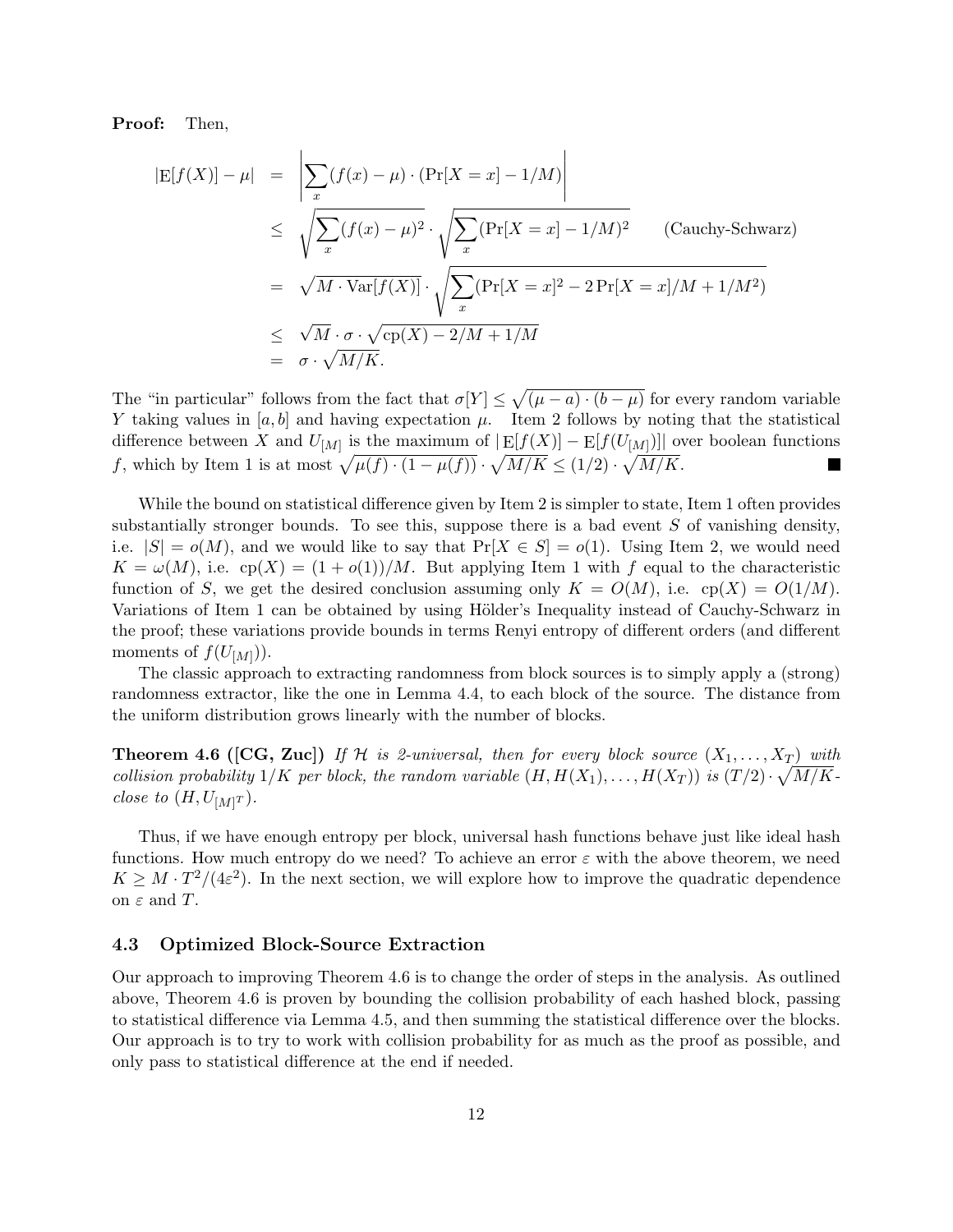**Theorem 4.7** Let H :  $[N] \rightarrow [M]$  be a random hash function from a 2-universal family H. For every block source  $(X_1, \ldots, X_T)$  with collision probability  $1/K$  per block and every  $\varepsilon > 0$ , the random variable  $Y = (H(X_1), \ldots, H(X_T))$  is  $\varepsilon$ -close to a block source Z with collision probability  $1/M + T/(\varepsilon K)$  per block. In particular, if  $K \geq MT^2/\varepsilon$ , then Z has collision probability at most  $(1+2MT^2/(\varepsilon K))/M^T$ .

Note that the conclusion of this theorem is different than that of Theorem 4.6, in that we do not claim that Y is close to uniform in statistical difference. However, if  $K \geq MT/\varepsilon$ , then each block of Z has collision probability within a constant factor of the uniform distribution (conditioned on previous ones), and this property suffices for some applications (using Lemma 4.5, Item 1). In addition, if  $K \geq MT^2/\varepsilon$ , then globally, Z is also has collision probability within a constant factor of uniform. Lemma 4.5 (Item 2) can then be used to deduce that  $Y$  is close to uniform in statistical difference, but the resulting bound is no better than the classic one (Theorem 4.6). (We do not know whether this quadratic dependence on  $T$  is necessary, and it would be interesting to remove it.)

The approach to proving the theorem is as follows. Intuitively, the Leftover Hash Lemma (Lemma 4.4) tells us that each hashed block  $H(X_i)$  contributes collision probability at most  $1/M +$  $1/K$ , on average over the choice of the hash function H. We can use a Markov argument to say that the collision probability of each block is at most  $1/M + T/(\varepsilon K)$  with probability at least  $1 - \varepsilon/T$ over the choice of the hash function. Taking a union bound, the hash function is good for all blocks with probability at least  $1 - \varepsilon$ .

We begin with a reformulation of the (first part of the) Leftover Hash Lemma that refers to collision probability of the hashed block, both in expectation and with high probability over the hash function.

**Lemma 4.8** Let X be a random variable taking values in [N] with  $cp(X) \leq 1/K$ . For a fixed hash function  $h : [N] \to [M]$ , define  $f(h) = \text{cp}(h(X))$ . Then if  $H : [N] \to [M]$  is a random hash function from a 2-universal family, we have  $E[f(H)] \leq 1/M + 1/K$ . Thus, with probability at least  $1 - \delta$ over  $h \leftarrow H$ , we have  $cp(h(X)) \leq 1/M + 1/(\delta K)$ .

**Proof:** For a hash function  $h \in \mathcal{H}$ , define  $f(h) = cp(h(X))$ . We compute the expectation of the random variable  $f(H)$ . Note that  $f(h) = Pr[h(X) = h(X')]$  where X' is an iid copy of X. Thus,

$$
E[f(H)] = Pr[H(X) = H(X')] \n\leq Pr[X = X'] + Pr[X \neq X'] \cdot Pr[H(X) = H(X')]X \neq X'] \n= cp(X) + (1 - cp(X)) \cdot 1/M \n< 1/K + 1/M.
$$

For the high probability statement, we note that  $f(h)$  is always at least  $1/M$  and apply Markov's Inequality to the random variable  $f(H) - 1/M$ .

The other lemma we need to establish Theorem 4.7 is the following.

**Lemma 4.9** Suppose that for every random variable X taking values in [N] with  $cp(X) \leq 1/K$ , we have  $\text{cp}(h(X)) \leq 1/M + 1/L$  with probability at least  $1 - \delta$  over  $h \leftarrow H$ . Then for every block source  $(X_1, \ldots, X_T)$  with collision probability  $1/K$  per block, the random variable  $Y =$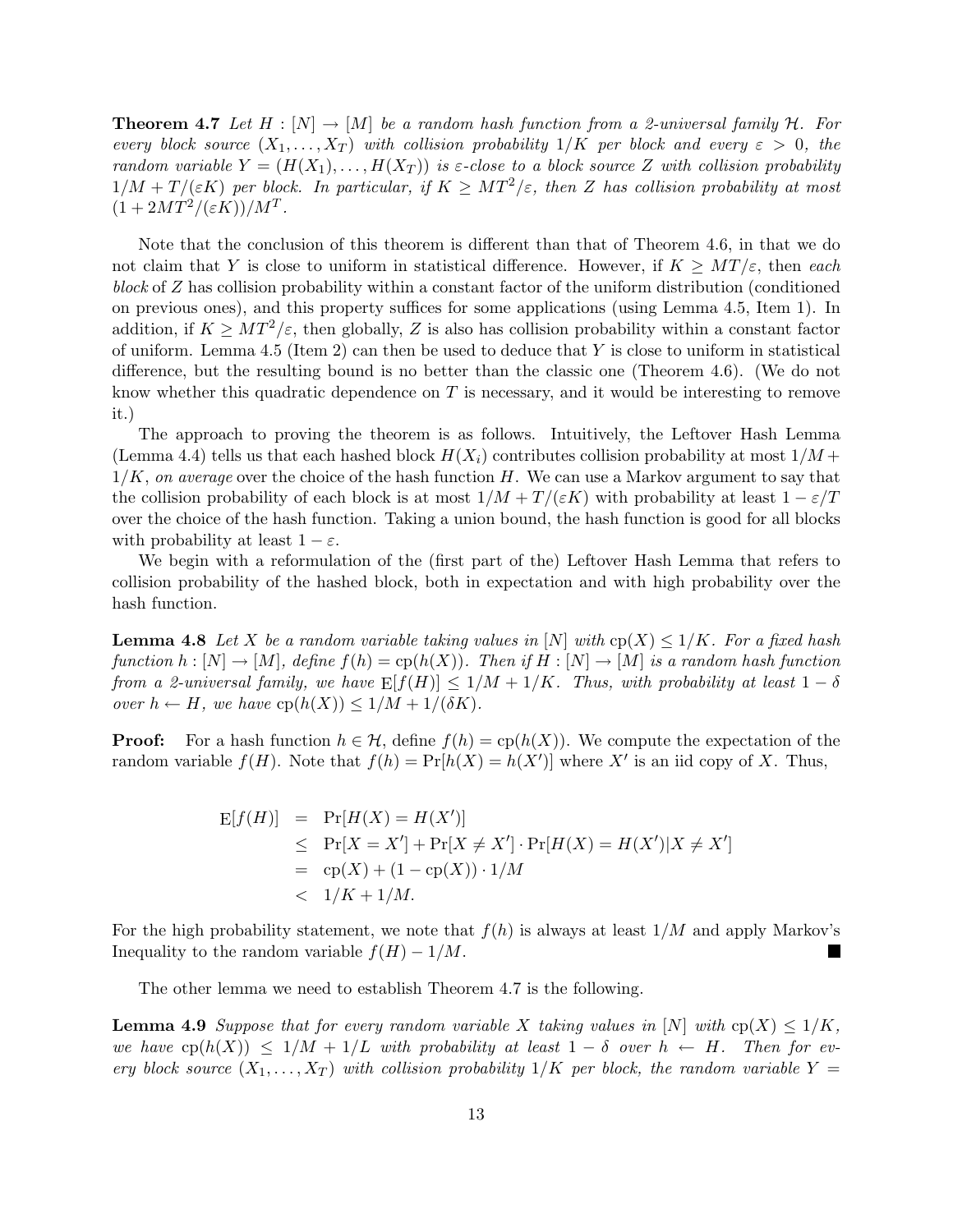$(H(X_1),...,H(X_T))$  is  $T \cdot \delta$ -close to a block source Y' with collision probability  $(1/M + 1/L)$  per block. In particular, if  $L \geq MT$ , then Y' has collision probability at most  $(1 + 2MT/L)/M<sup>T</sup>$ .

**Proof:** Let  $X = (X_1, \ldots, X_T)$  be our block source with collision probability at most  $1/K$  per block. For  $x \in \text{Supp}(X)$ ,  $i \in [T]$ , and a hash function  $h : [N] \to [M]$ , define

$$
f_i(h, x) = \text{cp}(h(X_i)|X_1 = x_1, \dots, X_{i-1} = x_{i-1}).
$$

By hypothesis, it holds that for every x and i and a random hash function H,  $Pr[f_i(x, H) >$  $1/M + 1/L \leq \delta$ . By a union bound,  $\Pr[\exists i f_i(x, H) > 1/M + 1/L] \leq T \cdot \delta$ .

Define random variable Z as follows: Sample  $h \leftarrow H$ ,  $x \leftarrow X$ . If for all i,  $f_i(x, h) \leq 1/M + 1/L$ , output  $(h(x_1),...,h(x_T))$ . Otherwise, let  $i \in [T]$  be the first index such that  $f_i(x,h) > 1/M + 1/L$ . Choose  $y_j, \ldots, y_T \leftarrow U_{[M]}$  and output  $(h(x_1), \ldots, h(x_{j-1}), y_j, \ldots, y_T)$ .

By what we have argued, Z is  $\varepsilon$ -close to  $Y = (H(X_1), \ldots, H(X_T))$ . It remains to bound the collision probability of Z per block. For every  $j \in [T]$  and every  $z \in \text{Supp}(Z)$ , we have

$$
cp(Z_j|Z_1 = z_1, ..., Z_{j-1} = z_{j-1}) \le \max_{h,x} cp(Z_j|Z_1 = z_1, ..., Z_{j-1} = z_{j-1}, H = h, X_1 = x_1, ..., X_{j-1} = x_{j-1})
$$
  
 
$$
\le 1/M + 1/L.
$$

Here the maximum is taken over  $h, x$  such that the event we condition on has nonzero probability. The first inequality follows from Lemma 4.3. We now argue that the second inequality follows from the definition of Z. Conditioned on h,  $x_1, \ldots, x_{j-1}, x_1, \ldots, z_{j-1}$ , there are two possibilities for the distribution of  $Z_j$ , according to the cases in the definition of Z. If for all  $i \leq j$ , we have  $f_i(x, h) \leq 1/M + 1/L$ , then distribution is that of  $h(X_i)$  (conditioned on  $x_1, \ldots, x_{j-1}$ ), which has collision probability at most  $f_j(x, h) \leq 1/M + 1/L$ . Otherwise, the distribution is simply  $U_{[M]}$ , which has collision probability at most 1/M.

For the "in particular", we apply Lemma 4.2, noting that

$$
\left(\frac{1}{M} + \frac{1}{L}\right)^T \le \frac{e^{MT/L}}{M^T} \le \frac{1 + 2MT/L}{M^T},
$$

provided that  $MT/L \leq 1$ .

Using 4-wise independent hash functions, we can obtain the following stronger results.

**Theorem 4.10** Let  $H : [N] \to [M]$  be a random hash function from a 4-wise independent family  $H$ . For every block source  $(X_1, \ldots, X_T)$  with collision probability  $1/K$  per block, the random variable  $Y = (H(X_1), \ldots, H(X_T))$  has the following properties.

- 1. For every  $\varepsilon > 0$ , Y is  $\varepsilon$ -close to a block source Z with collision probability  $1/M + 1/K +$  $\overline{2T/(\varepsilon M)}\cdot 1/K$  per block. In particular, if  $K\geq (MT+2M^{1/2}T^{3/2})/\varepsilon$ , then Z has collision probability at most
- 2. Y is  $O(((MT + M^{1/2}T^{3/2})/K)^{1/3})$ -close to  $U_{[M]T}$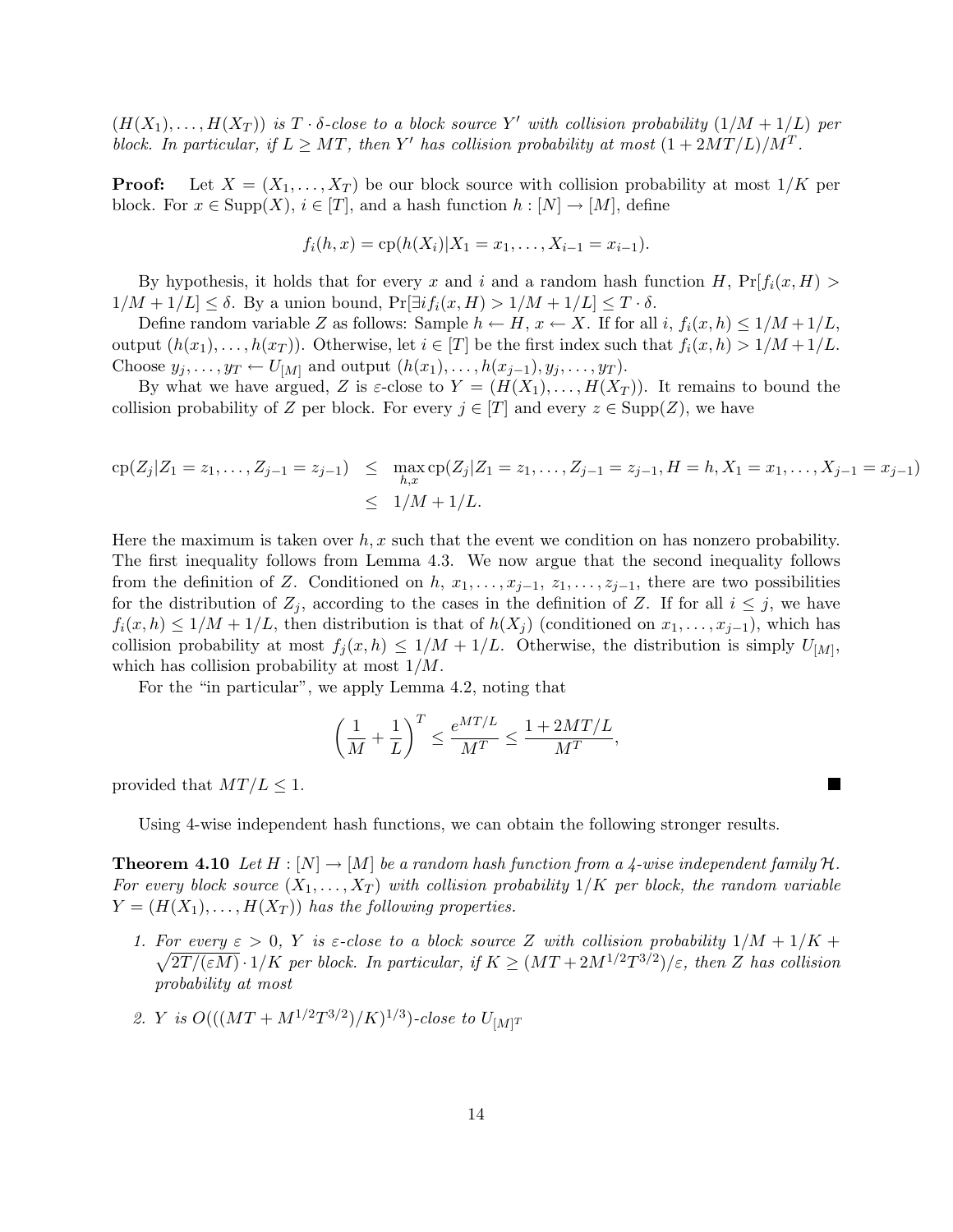The improvement over Theorem 4.7 is that we only need K to be on the order of  $\max\{M, \sqrt{MT/\varepsilon}\}$ (as opposed to  $MT$ ) for each block of Z to have collision probability within a constant factor of uniform. Moreover, here we sometimes obtain an improvement over the classic block-source extraction (Theorem 4.6) in the total statistical difference from uniform. For example, in the common case that  $T = \Theta(M)$ , this theorem gives a statistical difference bound of  $O(M^2/K)^{1/3}$  instead of  $O(M^3/K)^{1/2}$ ; this is an improvement when  $K = o(M^5)$ .

The key idea in the proof is to show that, with 4-wise independence, the collision probability of each hashed block is concentrated around its expectation, which is at most  $1/M + 1/K$  by Lemma 4.8. This concentration is obtained by bounding the variance.

**Lemma 4.11** If  $H$  is 4-wise independent, then for every random variable X taking values in  $[N]$ with  $\text{cp}(X) \leq 1/K$ , we have  $\text{cp}(h(X)) \leq 1/M + 1/K + \sqrt{2}/(\delta M) \cdot 1/K$  with probability at least  $1 - \delta$  over  $h \leftarrow H$ .

**Proof:** Let  $f(h) = cp(h(X))$ . By Lemma 4.8,  $E[f(H)] \le 1/M + 1/K$ . We compute the variance  $Var[f(H)] = E[f(H)^{2}] - E[f(H)]^{2}$ . If we let  $X', Y, Y'$  be iid copies of X, then we have the following.

$$
E[f(H)^{2}]
$$
  
\n=  $Pr[H(X) = H(X') \land H(Y) = H(Y')]$   
\n $\leq Pr[X = X' \land Y = Y']$   
\n+  $Pr[(X = X' \land Y \neq Y') \lor (X \neq X' \land Y = Y')]$   
\n $\cdot Pr[H(X) = H(X') \land H(Y) = H(Y') | (X = X' \land Y \neq Y') \lor (X \neq X' \land Y = Y')]$   
\n+  $Pr[H(X) = H(X') \land H(Y) = H(Y') | X \neq X' \land Y \neq Y' \land \{X, X'\} \neq \{Y, Y'\}]$   
\n+  $Pr[\{X, X'\} = \{Y, Y'\} \land X \neq X'] \cdot Pr[H(X) = H(X') \land H(Y) = H(Y') | \{X, X'\} = \{Y, Y'\} \land X \neq X']$   
\n $\leq cp(X)^{2} + 2cp(X)(1 - cp(X)) \cdot \frac{1}{M} + \frac{1}{M^{2}} + 2cp(X)^{2} \cdot \frac{1}{M}$   
\n $\leq Ef(f(H))^{2} + \frac{2cp(X)^{2}}{M}$ 

Thus,  $\text{Var}[f(H)] \leq 2/(MK^2)$ .

By Chebychev's Inequality,

$$
\Pr[f(H) > 1/M + 1/K + \sqrt{2/(\delta MK^2)}] < \delta.
$$

Theorem 4.10 follows from Lemma 4.11 via Lemma 4.9, analogous to the proof of Theorem 4.7.

## 5 Applications

#### 5.1 Linear Probing

An immediate application of Theorem 4.6, using just a pairwise independent hash family, gives that if  $K \geq MT^2/(2\epsilon)^2$ , the resulting distribution of the element hashes is  $\epsilon$ -close to uniform. In this case, if we let  $E_U$  be the expected time for an insertion when using a truly random hash function,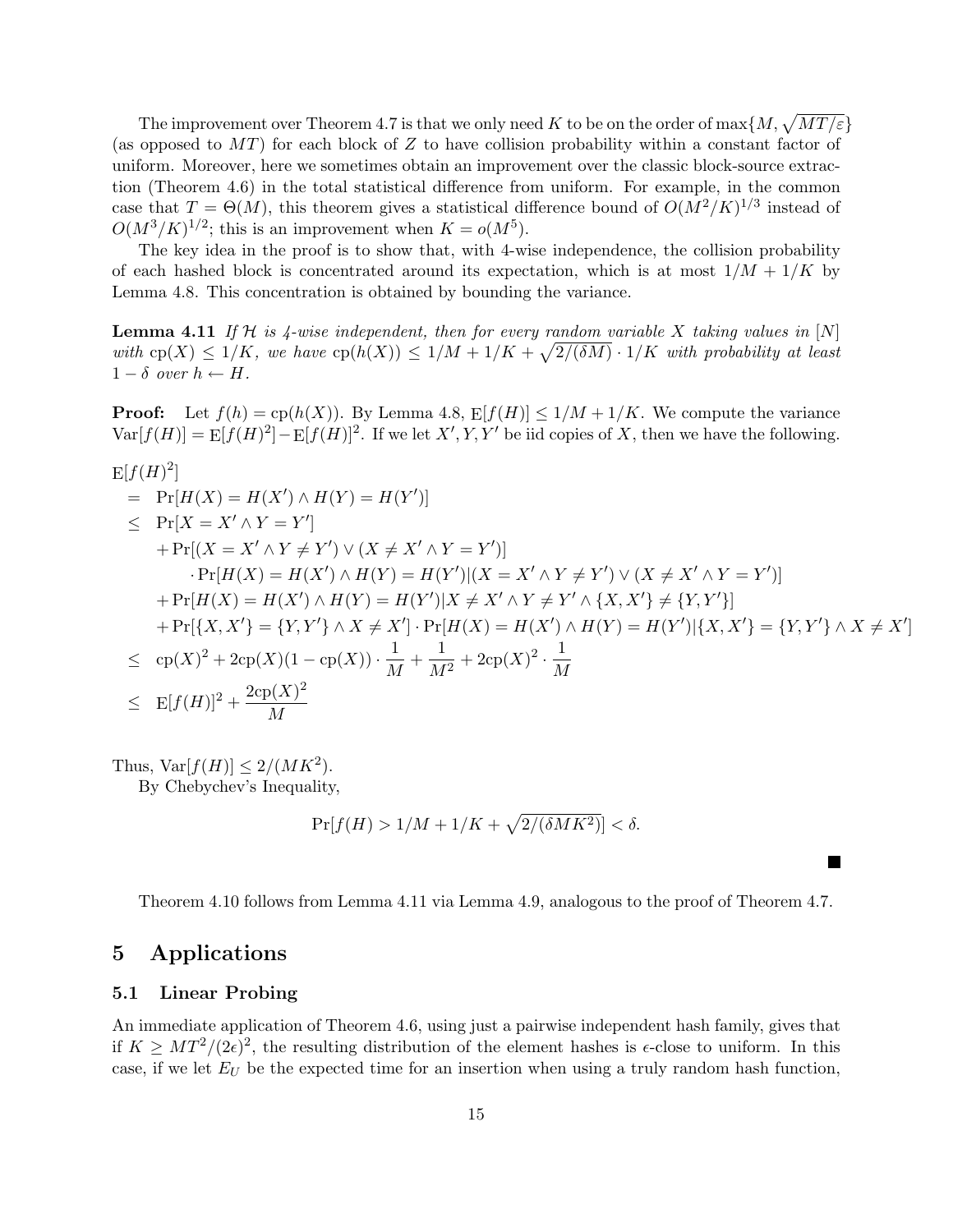and  $E_P$  be the expected time for an insertion using pairwise independent hash functions, as the maximum number of collisions is  $T$ , we have

$$
E_P \le E_U + \epsilon T.
$$

A natural choice is  $\epsilon = o(1/T)$ , so that the  $\epsilon T$  term is lower order, giving that K needs to be  $\omega(MT^4) = \omega(M^5)$  in the standard case where  $T = \Theta(M)$  (which we assume henceforth). This amount of entropy is not unreasonable in many applications. An alternative interpretation is that with probability  $1-\epsilon$ , our hash table behaves exactly as though a truly random hash function was used. In some applications, constant  $\epsilon$  may be sufficient, in which case using Theorem 4.10  $K = O(M^2)$  suffices.

Better results can be obtained by applying Lemma 4.5, in conjunction with Theorem 4.7 or Theorem 4.10. In particular, for linear probing, the standard deviation  $\sigma$  of the insertion time is known (see, e.g., [GB, p. 52]) and is  $O(1/(1-\alpha)^2)$ . With a 2-universal family, as long as  $K \geq MT^2/\varepsilon$ , from Theorem 4.7 the resulting hash values are  $\varepsilon$ -close to a block source with collision probability at most  $(1+2MT^2/(\varepsilon K))/M^T$ . Using this, we apply Lemma 4.5 to bound the expected insertion time as r

$$
E_P \le E_U + \epsilon T + \sigma \sqrt{\frac{2MT^2}{\epsilon K}}.
$$

Again, choosing  $\varepsilon = o(1/T)$  gives that  $E_P$  and  $E_U$  are the same up to lower order terms when K is  $\omega(M^4)$ . Theorem 4.10 gives further a small improvement; for  $K \geq 3MT/\varepsilon$ , we have

$$
E_P \le E_U + \epsilon T + \sigma \sqrt{\frac{3MT}{\epsilon K}}.
$$

Choosing  $\epsilon = o(1/T)$  now allows for K to be only  $\omega(M^3)$ .

In other words, the Renyi entropy needs only to be  $3 \log M + \omega(1)$  bits when using 4-wise independent hash functions, and  $4 \log M + \omega(1)$  for 2-universal hash functions. These numbers seem quite reasonable for practical situations. We formalize the result for the case of 2-universal hash functions as follows:

**Theorem 5.1** Let H be a chosen at random from a 2-universal hash family  $H$  mapping  $[N]$  to [M]. For every block source X taking values in  $[N]^T$  with collision probability at most  $1/K$  and where  $K \geq MT^2/\varepsilon$ , we have  $E[\text{Time}_{LP}(X,H)] \leq 1/(1-\alpha)^2 + \epsilon T + \sigma \sqrt{\frac{2MT^2}{\epsilon K}}$ . Here  $\alpha = T/M$ is the load and  $\sigma$  is the standard deviation in the insertion time in the case of truly random hash functions.

#### 5.2 Balanced Allocations

By combining the known analysis for ideal hashing (Theorem 3.4), our optimized bounds for blocksource extraction (Theorems 4.7 and 4.10), and the effect of collision probability on expectations (Lemma 4.5), we obtain:

**Theorem 5.2** For every  $d \geq 2$  and  $\gamma > 0$ , there is a constant c such the following holds. Let H be chosen at random from a 2-universal hash family H mapping  $[N]$  to  $[T]^d$ . For every block source X taking values in  $[N]^T$  with collision probability at most  $1/2T^{d+2+\gamma}$  per block, we have

$$
\Pr[\text{MaxLoad}_{\text{BA}}(X, H) > \frac{\log \log T}{\log d} + c] \le \frac{1}{T^{\gamma}}.
$$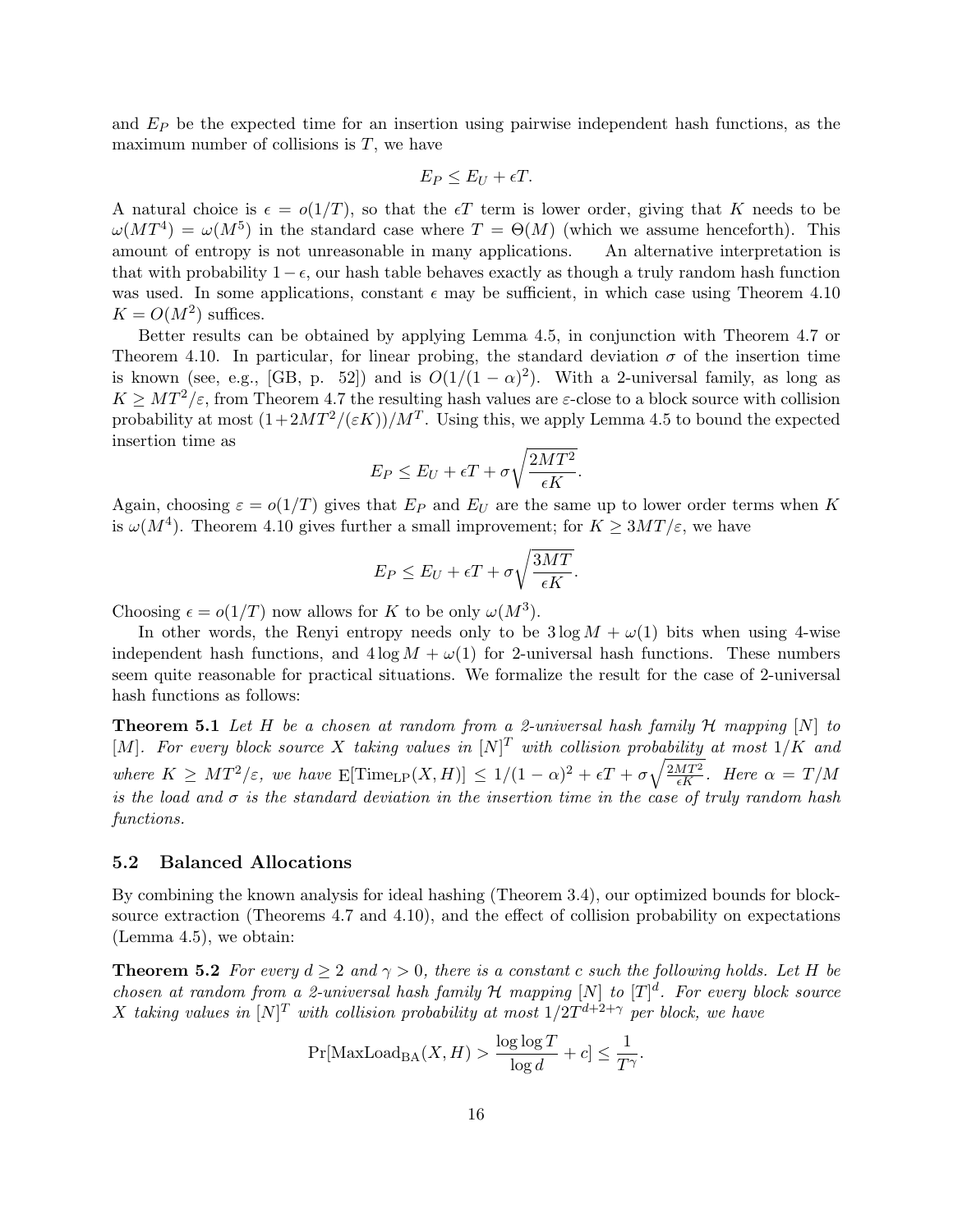**Proof:** Set  $M = T<sup>d</sup>$ . Note that the value of  $MaxLoad_{BA}(\overline{x}, h)$  can be determined from the hashed sequence  $(h(x_1), \ldots, h(x_T)) \in M^T$  alone, and does not otherwise depend on the data sequence  $\overline{x}$ or the hash function h. Thus we can let  $S \subseteq M^T$  be the set of all sequences of hashed values that produce an allocation with a max load greater than  $(\log \log T)/(\log d) + c$ . By Theorem 3.4, we can choose the constant c such that

$$
\Pr[U_{[M]^T} \in S] = \Pr[\text{MaxLoad}_{\text{BA}}(\overline{x}, I) > \frac{\log \log T}{\log d} + c] \le \frac{1}{T^{3\gamma}},
$$

where I is an truly random hash function mapping  $[N]$  to  $[M] = [T]^d$  and  $\bar{x}$  is an arbitrary sequence of distinct data items.

We are interested in the quantity:

$$
\Pr[\text{MaxLoad}_{BA}(X, H) > \frac{\log \log T}{\log d} + c] = \Pr[(H(X_1), \dots, H(X_T)) \in S].
$$

Set  $\varepsilon = 1/2T^{\gamma}$  and  $K = 2T^{d+2+\gamma} = MT^2/\varepsilon$ . By Theorem 4.7,  $(H(X_1),...,H(X_T))$  is  $\varepsilon$ -close to a random variable Z with collision probability at most  $(1+2MT^2/(\varepsilon K))/MT = 3/M^T$  per block. Thus, applying Lemma 4.5 with f as the characteristic function of S and  $\mu = \mathbb{E}[f(U_{[M]}^T)] \leq 1/T^{3\gamma}$ , we have

$$
\Pr[(H(X_1),...,H(X_T)) \in S] \leq \Pr[Z \in S] + \varepsilon
$$
  
\n
$$
\leq \mu + \sqrt{\mu \cdot (1 - \mu)} \cdot \sqrt{3} + \varepsilon
$$
  
\n
$$
\leq \frac{1}{T^{3\gamma}} + \sqrt{\frac{3}{T^{3\gamma}}} + \frac{1}{2T^{\gamma}}
$$
  
\n
$$
\leq \frac{1}{T^{\gamma}},
$$

for sufficiently large  $T$ . (Small values of  $T$  can be handled by increasing the constant  $c$  in the theorem.)

**Theorem 5.3** For every  $d \geq 2$  and  $\gamma > 0$ , there is a constant c such the following holds. Let H be chosen at random from a 4-wise independent hash family H mapping  $[N]$  to  $[T]^d$ . For every block source X taking values in  $[N]^T$  with collision probability at most  $1/6T^{d+1+\gamma}$  per block, we have

$$
\Pr[\text{MaxLoad}_{\text{BA}}(X, H) > \frac{\log \log T}{\log d} + c] \le \frac{1}{T^{\gamma}}.
$$

**Proof:** The proof is identical to that of Theorem 5.2, except we use Theorem 4.10 instead of Theorem 4.7 and set  $K = 6T^{d+1+\gamma} \ge (MT + 2M^{1/2}T^{3/2})/\varepsilon$ .

#### 5.3 Bloom Filters

We consider there the following setting: our block source X takes on values in  $[N]^{T+1}$ , producing a collection  $(x_1, \ldots, x_T, y) = (\overline{x}, y)$ , where  $\overline{x}$  constitutes the set represented by the filter, and y represents an additional element that we assume is not equal to any element of  $\bar{x}$ . We assume the element not in the set also comes from the block source as the set data. We could apply a hash function  $h: [N] \to [M/\ell]^{\ell} \cong [(M/\ell)^{\ell}]$  to obtain  $\ell$  hash values for each element. However, for brevity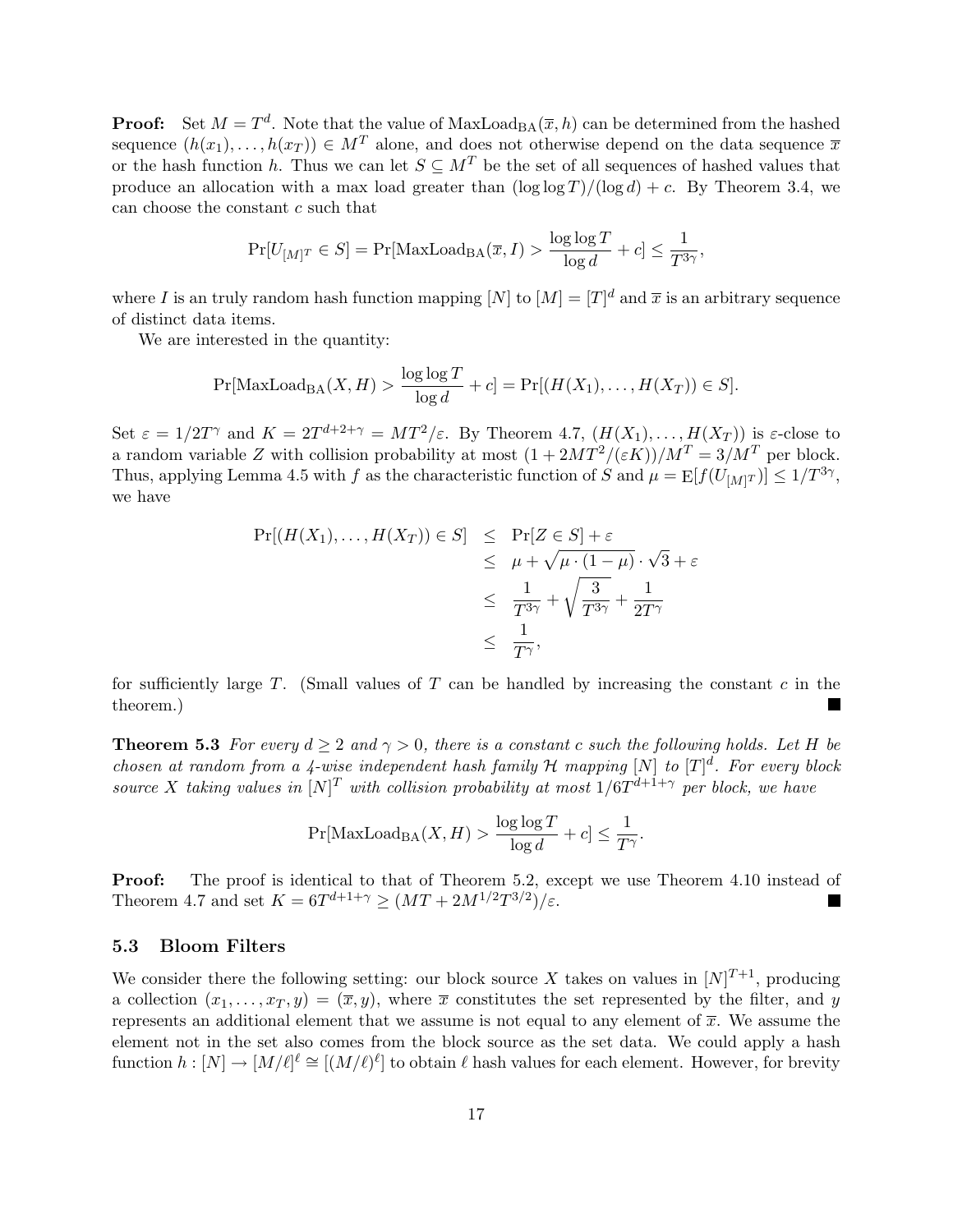we will limit ourselves here to results taking advantage of [KM], as in Theorem 3.7, which utilizes only two hash functions two generate  $\ell$  hash values, reducing the amount of randomness required.

If we allow the false positive probability to increase by some constant  $\epsilon > 0$  over truly random hash functions, we can utilize Lemma 4.5 along with Theorems 4.7 and 4.10 to obtain the following parallels to Theorem 3.7:

**Theorem 5.4** Let  $H = (H_1, H_2)$  be chosen at random from a 2-universal hash family H mapping [N] to  $[M/\ell]^2$ , where  $M/\ell$  is a prime integer. Define  $H' = (H'_1, \ldots, H'_{\ell}) : [N] \to [M/\ell]^{\ell}$  by  $H'_i(w) = H_1(w) + (i-1)H_2(w)$  mod  $M/\ell$ . For every  $\epsilon > 0$ , there is a constant c such that if the block source X taking values  $(\bar{x}, y) \in [N]^{T+1}$  has collision probability at most  $1/(cM^2(T+1)^2)$  per block, then  $\overline{a}$  $\sqrt{\ell}$ 

$$
\Pr[\text{FalsePos}_{\text{BF}}(H', \overline{x}, y) = 1] \le \left(1 - \left(1 - \frac{\ell}{M}\right)^T\right)^{\ell} + \epsilon.
$$

**Theorem 5.5** Let  $H = (H_1, H_2)$  be chosen at random from a 4-wise independent hash family H mapping  $[N]$  to  $[M/\ell]^2$ , where  $M/\ell > T$  is a prime integer. Define  $H' = (H'_1, \ldots, H'_\ell) : [N] \rightarrow$  $[M/\ell]^{\ell}$  by  $H'_{i}(w) = H_{1}(w) + (i-1)H_{2}(w) \bmod M/\ell$ . For every  $\epsilon > 0$ , there is a constant c such that if the block source X taking values  $(\bar{x}, y) \in [N]^{T+1}$  has collision probability at most  $1/(cM^2(T+1))$ per block, then  $\overline{a}$  $\sqrt{\ell}$ 

$$
\Pr[\text{FalsePos}_{\text{BF}}(H', \overline{x}, y) = 1] \le \left(1 - \left(1 - \frac{\ell}{M}\right)^T\right)^{\ell} + \epsilon.
$$

We can obtain false positive probabilities within  $o(1)$  of truly random hash functions by requiring just slightly smaller collision probability. When  $T = \Theta(M)$ , the Renyi entropy needs only to be  $3 \log M + \omega(1)$  bits when using 4-wise independent hash functions, and  $4 \log M + \omega(1)$  for 2-universal hash functions.

## 6 Alternative Approaches

The results we have described in Section 4 rely on very general arguments, relying on the collision probability of the entire sequence of data values. We suggest, however, that it may prove useful in the future to view the results of Section 4 as a collection of tools that can be applied in various ways to specific arguments. For example, the fact derived in Theorems 4.7 and 4.10 that the hashed values are close to a block source with bounded collision probability per block may yield improved results in some cases.

We sketch an example of how these results can be applied to more specific arguments for an application. In the standard layered induction argument for balanced allocations [ABKU], the following key step is used. Suppose that there are at most  $\beta_i n$  buckets with load at least i throughout the process. Then (using truly random hash functions) the probability that an element with d choices lands in a bin with i or more balls already present is bounded above by  $(\beta_i)^d$ . When using 2-universal hash functions, we can bound this probability, but with slightly weaker results. The choices for an element corresponds to one of our blocks from the block source. Let S be the set of size at most  $(\beta_i)^d$  possible hash values for the element's choices that would place the element in a bin with i or more balls. We can bound the probability that the element hashes to a value in S by bounding the collision probability per block (via Theorem 4.7) and applying Lemma 4.5 with f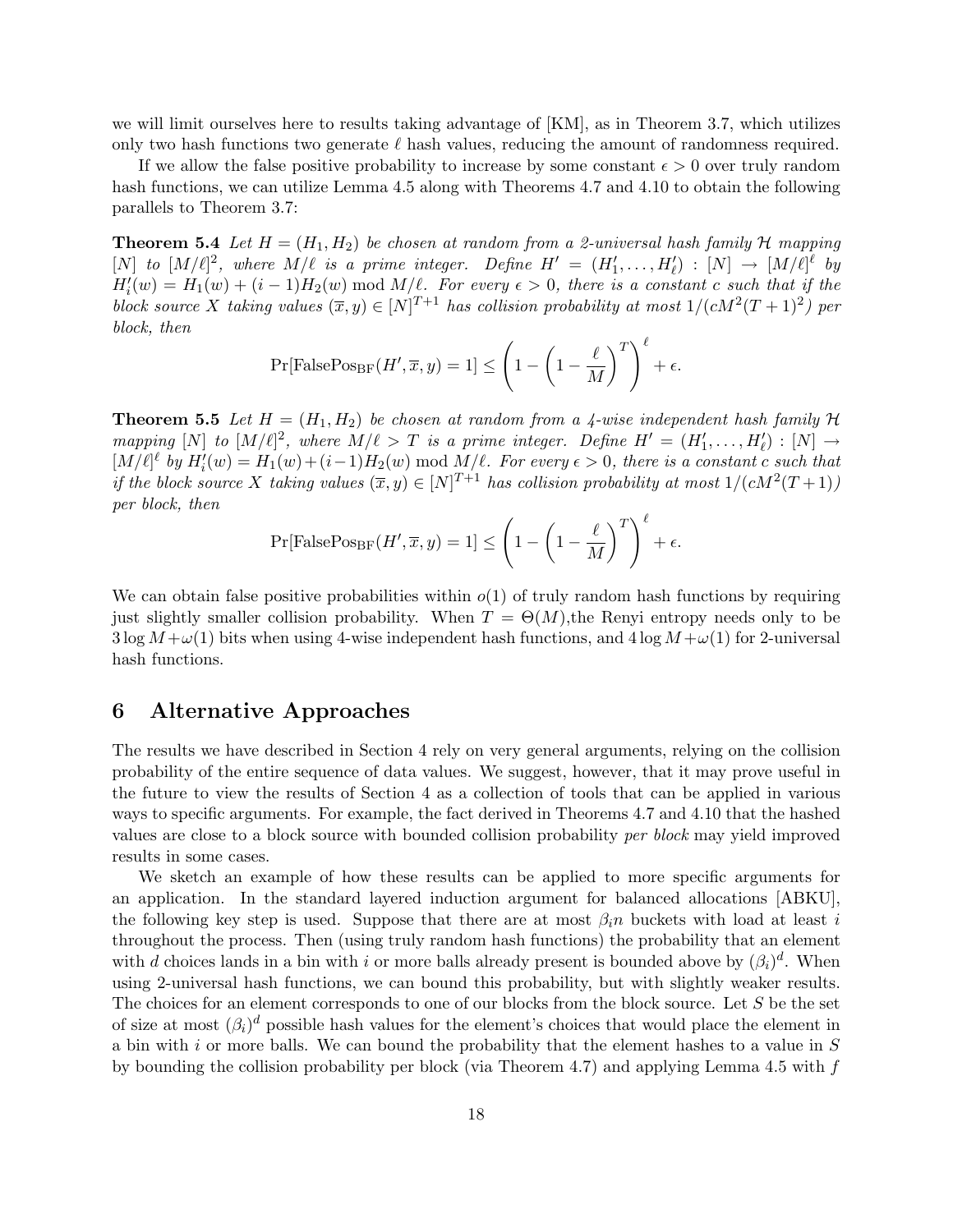equal to the characteristic function of S. We have applied this technique to generalize the standard layered induction proof of [ABKU] to this setting. We find that while for example its application requires slightly less entropy from the source for 2-universal hash functions than Theorem 5.2, the bound from Lemma 4.5 is weak enough that the analysis only works for  $d \geq 3$  choices and the the maximum load changes by a constant factor (although the  $O(\log \log n)$ ) behavior is still apparent). We omit the details.

## 7 Conclusion

We have started to build a link between previous work on randomness extraction and the practical performance of simple hash functions, specifically 2-universal hash functions. While we expect that our results can be further improved, they already give bounds that appear to apply to many realistic hashing scenarios. In the future, we hope that there will be a collaboration between theory and systems researchers aimed at fully understanding the behavior of hashing in practice. Indeed, while our view of data as coming from a block source is a natural initial suggestion, such interaction could lead to more refined and realistic models for real-life data (and in particular, provide estimates for the amount of entropy in the data). Another complementary direction is to show that hash functions used in practice (such as those based on cryptographic functions, which may not even be 2-universal) behave similarly to truly random hash functions for these data models. Some results in this direction can be found in [DGH+].

## Acknowledgments

We thank Adam Kirsch for his careful reading of and helpful comments on the paper.

## References

- [ABKU] Y. Azar, A. Z. Broder, A. R. Karlin, and E. Upfal. Balanced Allocations. SIAM Journal on Computing, 29(1):180–200, 2000.
- [BBR] C. H. Bennett, G. Brassard, and J.-M. Robert. Privacy amplification by public discussion. SIAM Journal on Computing, 17(2):210–229, 1988. Special issue on cryptography.
- [Blo] B. H. Bloom. Space/Time Trade-offs in Hash Coding with Allowable Errors. Communications of the ACM, 13(7):422–426, 1970.
- [BS] A. Blum and J. Spencer. Coloring random and semi-random k-colorable graphs. Journal of Algorithms, 19(2):204–234, 1995.
- [BM1] A. Broder and M. Mitzenmacher. Using multiple hash functions to improve IP lookups. In INFOCOM 2001: Proceedings of the Twentieth Annual Joint Conference of the IEEE Computer and Communications Societies, pages 1454–1463, 2001.
- [BM2] A. Broder and M. Mitzenmacher. Network Applications of Bloom Filters: A Survey. Internet Mathematics, 1(4):485–509, 2005.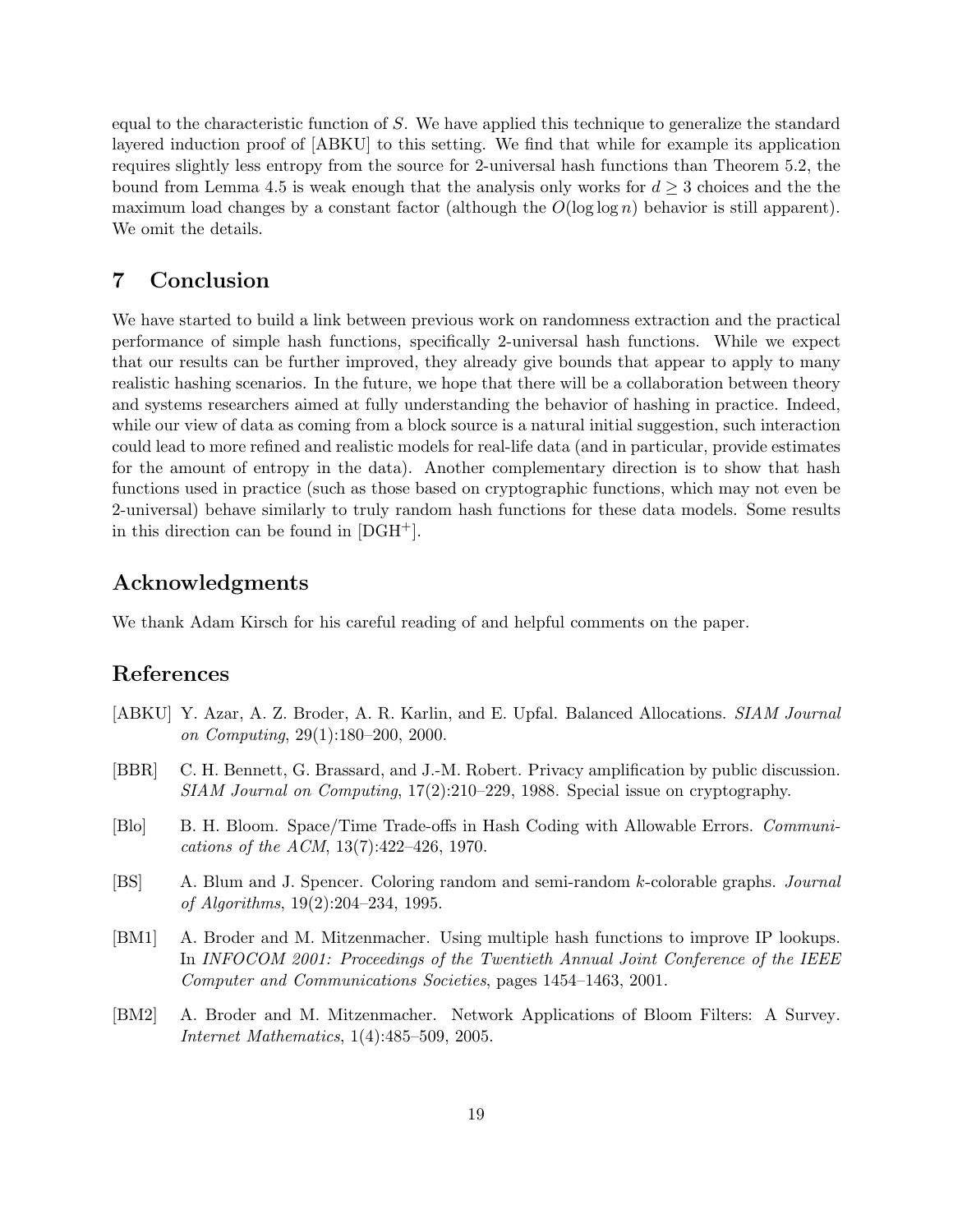- [CW] J. L. Carter and M. N. Wegman. Universal classes of hash functions. Journal of Computer and System Sciences, 18(2):143–154, 1979.
- [CG] B. Chor and O. Goldreich. Unbiased Bits from Sources of Weak Randomness and Probabilistic Communication Complexity. SIAM J. Comput., 17(2):230–261, Apr. 1988.
- [DKSL] S. Dharmapurikar, P. Krishnamurthy, T. Sproull, and J. Lockwood. Deep packet inspection using parallel bloom filters. IEEE Micro, 24(1):52–61, 2004.
- [DW] M. Dietzfelbinger and P. Woelfel. Almost random graphs with simple hash functions. In STOC '03: Proceedings of the thirty-fifth annual ACM symposium on Theory of computing, pages 629–638, New York, NY, USA, 2003. ACM Press.
- [DGH<sup>+</sup>] Y. Dodis, R. Gennaro, J. Håstad, H. Krawczyk, and T. Rabin. Randomness Extraction and Key Derivation Using the CBC, Cascade and HMAC Modes. In M. K. Franklin, editor, CRYPTO, volume 3152 of Lecture Notes in Computer Science, pages 494–510. Springer, 2004.
- [GB] G. Gonnet and R. Baeza-Yates. Handbook of algorithms and data structures: in Pascal and C. Addison-Wesley Longman Publishing Co., Inc. Boston, MA, USA, 1991.
- [ILL] R. Impagliazzo, L. A. Levin, and M. Luby. Pseudo-random Generation from one-way functions (Extended Abstracts). In Proceedings of the Twenty First Annual ACM Symposium on Theory of Computing, pages 12–24, Seattle, Washington, 15–17 May 1989.
- [IZ] R. Impagliazzo and D. Zuckerman. How to Recycle Random Bits. In 30th Annual Symposium on Foundations of Computer Science, pages 248–253, Research Triangle Park, North Carolina, 30 Oct.–1 Nov. 1989. IEEE.
- [KM] A. Kirsch and M. Mitzenmacher. Less Hashing, Same Performance: Building a Better Bloom Filter. In Proceedings of the 14th Annual European Symposium on Algorithms, pages 456–467, 2006.
- [Knu] D. Knuth. The Art of Computer Programming, Volume 3: Sorting and Searching. Addison Wesley Longman Publishing Co., Inc. Redwood City, CA, USA, 1998.
- [Mut] S. Muthukrishnan. Data Streams: Algorithms and Applications. Foundations and Trends in Theoretical Computer Science, 1(2), 2005.
- [NT] N. Nisan and A. Ta-Shma. Extracting Randomness: A Survey and New Constructions. Journal of Computer and System Sciences, 58(1):148–173, 1999.
- [NZ] N. Nisan and D. Zuckerman. Randomness is Linear in Space. *J. Comput. Syst. Sci.*, 52(1):43–52, Feb. 1996.
- [OP] A. Ostlin and R. Pagh. Uniform hashing in constant time and linear space. Proceedings of the thirty-fifth annual ACM symposium on Theory of computing, pages 622–628, 2003.
- [PPR] A. Pagh, R. Pagh, and M. Ruzic. Linear probing with constant independence. In STOC '07: Proceedings of the thirty-ninth annual  $ACM$  symposium on Theory of computing, pages 318–327, New York, NY, USA, 2007. ACM Press.